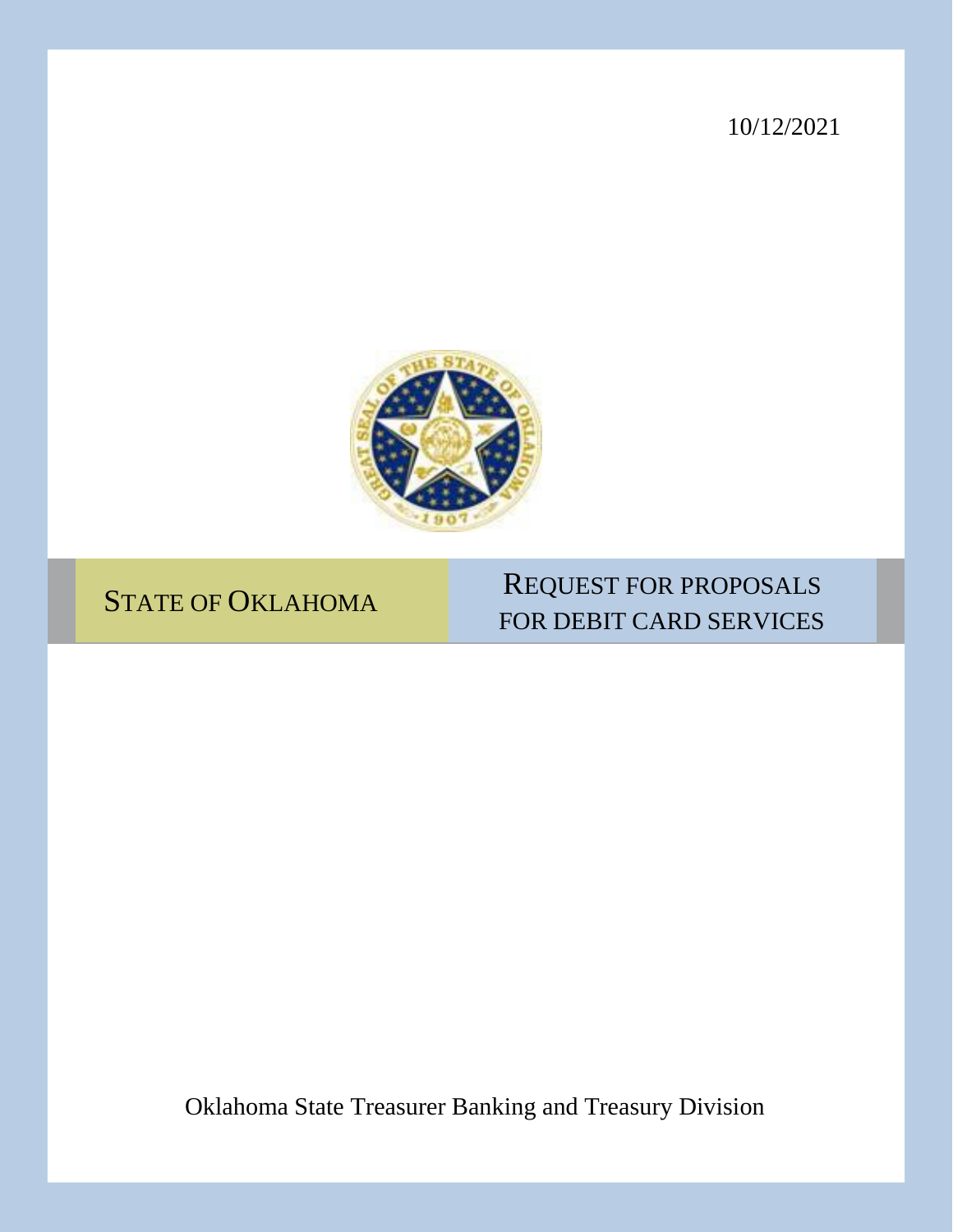# **KEY INFORMATION AND SUMMARY SHEET OKLAHOMA STATE TREASURER'S OFFICE**



# **Request for Proposal Debit Card Services**

| <b>RFP</b> Issue Date:       | October 12, 2021                                                                                                                                                                                                                          |  |  |
|------------------------------|-------------------------------------------------------------------------------------------------------------------------------------------------------------------------------------------------------------------------------------------|--|--|
| <b>RFP</b> Issuing Office:   | Oklahoma State Treasurer's Office                                                                                                                                                                                                         |  |  |
| <b>Issuing Contact:</b>      | Deidra Salim<br><b>Banking and Treasury Services Director</b><br>2300 Lincoln Blvd.<br>State Capitol Room 217<br>Oklahoma City, Oklahoma 73105<br>deidra.salim@treasurer.ok.gov<br>Office Phone: 405-522-6860<br>Office Fax: 405-521-4176 |  |  |
| Proposals are to be sent to: | <b>Oklahoma State Treasurer</b><br><b>Attention: Connie Taylor</b><br>2300 Lincoln Blvd.<br>State Capitol Room 217<br>Oklahoma City, Oklahoma 73105                                                                                       |  |  |
| Closing Date and Time:       | November 19, 2021 3:00 pm<br>March 18, 2022 3:00pm                                                                                                                                                                                        |  |  |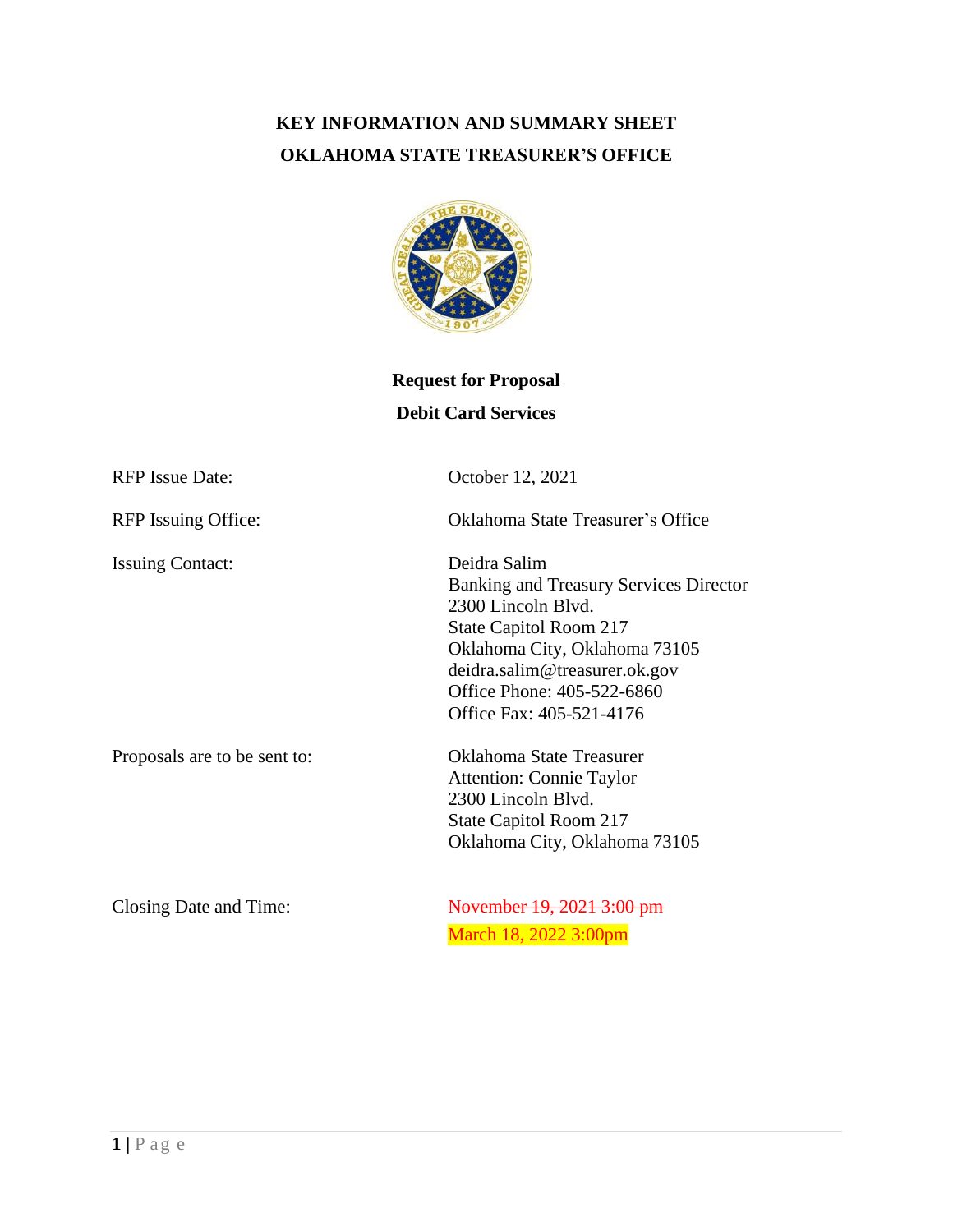# **TABLE CONTENTS**

| 1.1  |      |                                                                    |  |
|------|------|--------------------------------------------------------------------|--|
| 1.2  |      |                                                                    |  |
| 1.3  |      |                                                                    |  |
| 1.4  |      |                                                                    |  |
| 1.5  |      |                                                                    |  |
| 1.6  |      |                                                                    |  |
| 1.7  |      |                                                                    |  |
| 1.8  |      |                                                                    |  |
| 1.9  |      |                                                                    |  |
| 1.10 |      |                                                                    |  |
|      | 1.11 |                                                                    |  |
|      | 1.12 |                                                                    |  |
|      | 1.13 |                                                                    |  |
|      |      |                                                                    |  |
|      |      |                                                                    |  |
| 2.1  |      |                                                                    |  |
| 2.2  |      |                                                                    |  |
| 2.3  |      |                                                                    |  |
| 2.4  |      |                                                                    |  |
|      | 2.5  | Payment Card Industry Data Security Standards (PCI DSS) 11         |  |
|      | 2.6  |                                                                    |  |
|      | 2.7  |                                                                    |  |
|      | 2.8  |                                                                    |  |
|      | 2.9  |                                                                    |  |
|      | 2.10 |                                                                    |  |
|      | 2.11 |                                                                    |  |
|      | 2.12 |                                                                    |  |
|      | 2.13 |                                                                    |  |
|      | 2.14 |                                                                    |  |
|      | 2.15 |                                                                    |  |
|      | 2.16 | Nondiscrimination, Workplace Safety, and Environment Protection 15 |  |
|      | 2.17 |                                                                    |  |
|      | 2.18 |                                                                    |  |
|      | 2.19 |                                                                    |  |
|      | 2.20 |                                                                    |  |
|      | 2.21 |                                                                    |  |
|      | 2.22 |                                                                    |  |
|      | 2.23 |                                                                    |  |
|      | 2.24 |                                                                    |  |
|      | 2.25 |                                                                    |  |
|      | 2.26 |                                                                    |  |
|      | 2.27 |                                                                    |  |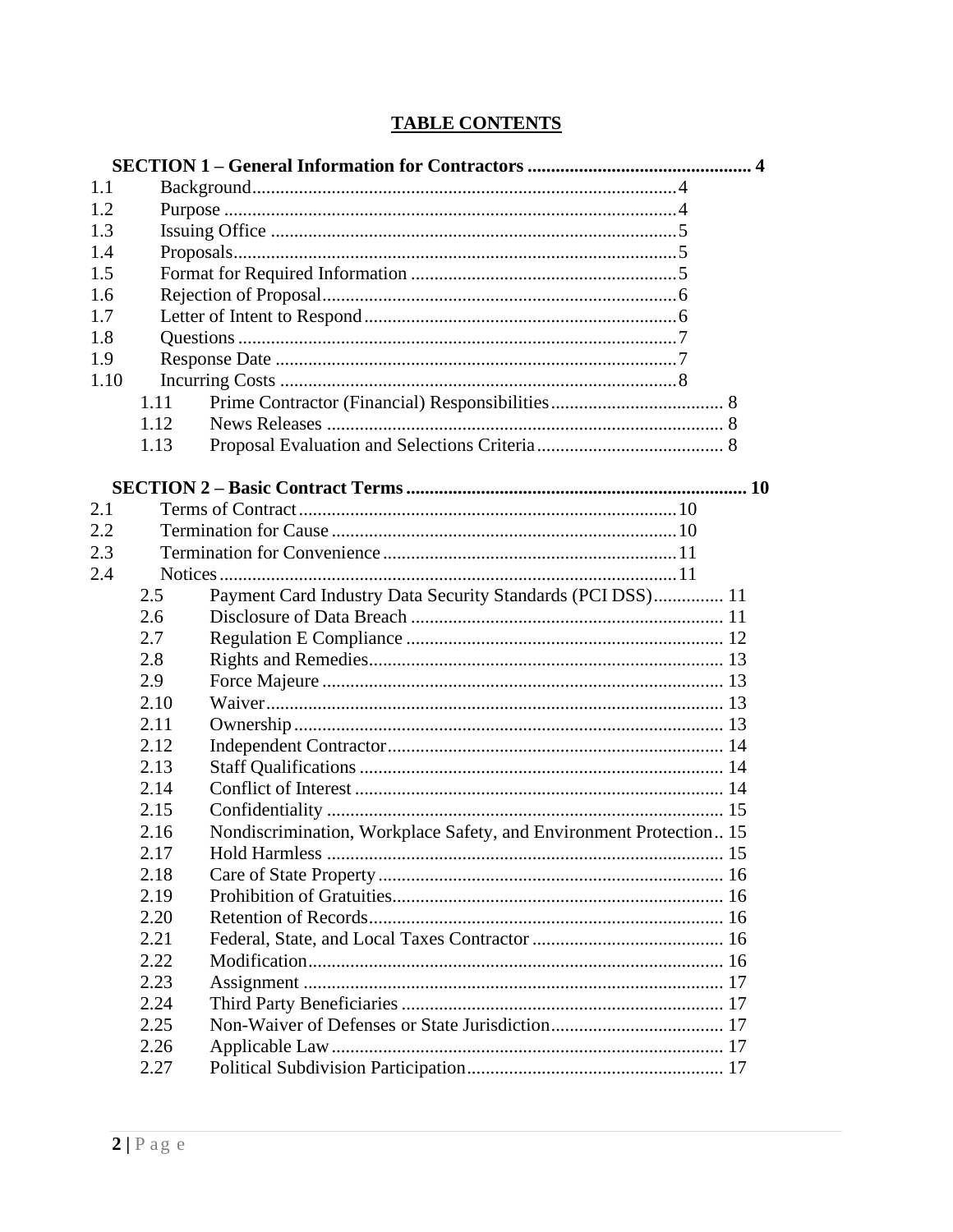| 3.4             |                                                           |  |
|-----------------|-----------------------------------------------------------|--|
| 3.5             |                                                           |  |
|                 |                                                           |  |
|                 |                                                           |  |
|                 | 4.8.                                                      |  |
| 4.9             |                                                           |  |
| 4.10            |                                                           |  |
| 4.11            |                                                           |  |
| 4.12            |                                                           |  |
| 4.13            |                                                           |  |
| 4.14            |                                                           |  |
| 4.15            |                                                           |  |
| 4.16            |                                                           |  |
| 4.17            |                                                           |  |
| 4.18            |                                                           |  |
|                 |                                                           |  |
| 5.7             |                                                           |  |
| 5.8             |                                                           |  |
| 5.9             |                                                           |  |
| 5.10            |                                                           |  |
| 5.11            |                                                           |  |
| 5.12            |                                                           |  |
| 5.13            |                                                           |  |
| 5.14            |                                                           |  |
| 5.15            |                                                           |  |
| 5.16            |                                                           |  |
| 5.17            |                                                           |  |
| 5.18            |                                                           |  |
|                 |                                                           |  |
|                 |                                                           |  |
|                 |                                                           |  |
| A.              |                                                           |  |
| <b>B.</b>       |                                                           |  |
| $\mathcal{C}$ . |                                                           |  |
| D.              |                                                           |  |
| E.              |                                                           |  |
| F.              |                                                           |  |
| G.              |                                                           |  |
|                 | H.                                                        |  |
|                 | I.                                                        |  |
|                 | Oklahoma Department of Corrections CCC's & HWH's 51<br>J. |  |
|                 |                                                           |  |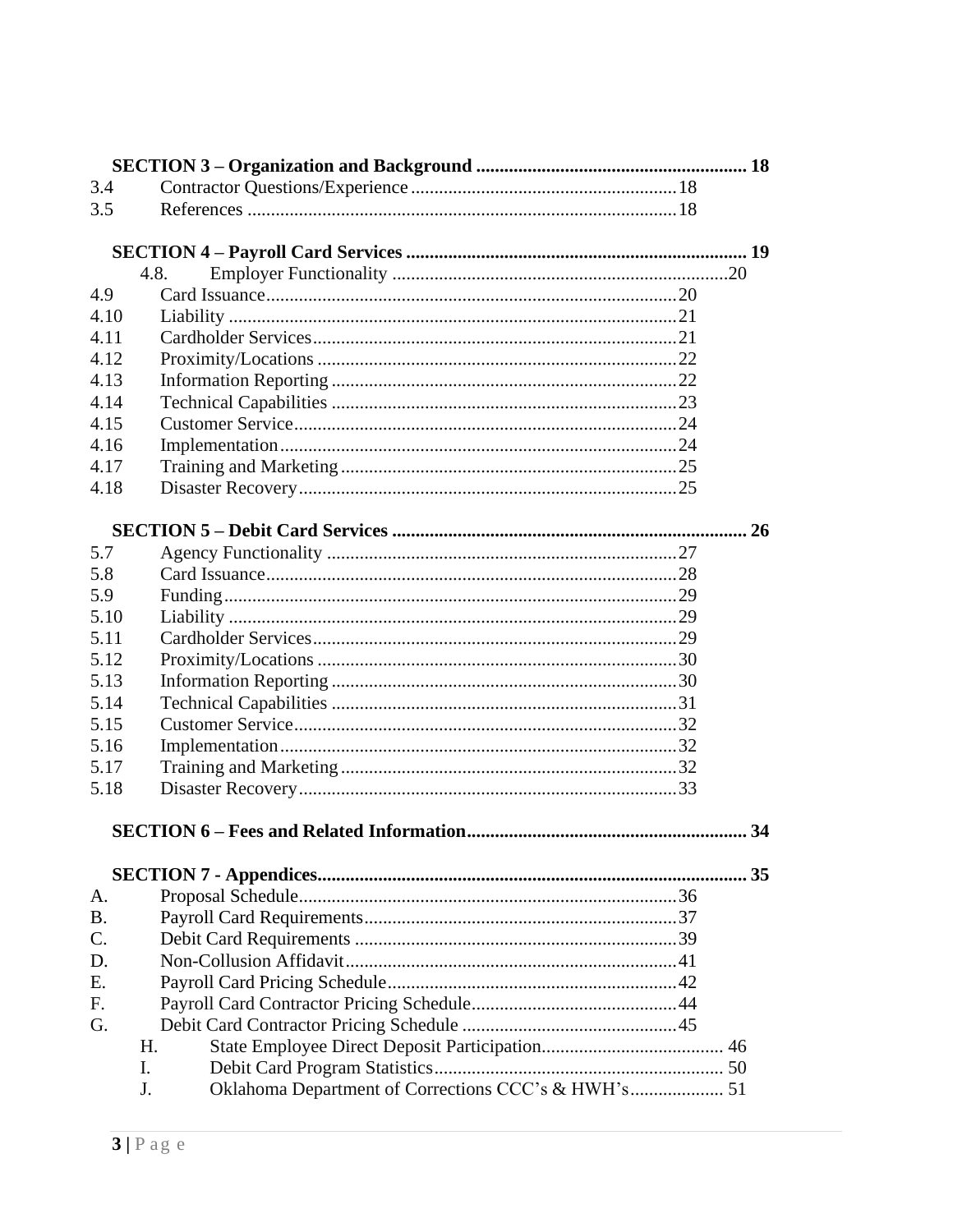# **Section One**

# **GENERAL INFORMATION FOR CONTRACTORS**

#### **1.1** Background

Oklahoma State Treasurer Randy McDaniel is an elected State Official who is statutorily charged with providing the majority of the banking services for the state government through contracted support services via the Office of State Treasurer (OST).

#### **1.2** Purpose

OST is seeking proposals from qualified contractors to provide banking services associated with payroll and debit card services. These services currently include single use cards and reloadable debit cards for disbursement of funds from an Authorized User to an individual or entity. Instant issue cards for on-site payments could be added in the future and should also be included in the proposal.

This Request for Proposal (RFP) is being issued for use by all state agencies and other authorized users for Payroll card services. These services are currently provided pursuant to a contract with Conduent State & Local Solutions Inc which expires *December 31,* 2021. OST is also seeking Debit Card Services that will allow state agencies to provide their customers with the single load debit card, reloadable debit card, or instant issue card and will be utilized for other payments. These services are currently provided pursuant to a contract with Conduent State & Local Solutions Inc which expires *December 31, 2021*. Current agencies and payment types involved in the program are as follows:

Oklahoma Tax Commission (OTC) Personal Income Tax Refunds Oklahoma Employment Security Commission (OESC) Unemployment Benefits Oklahoma Teachers Retirement (OTRS) Retirement Payments Oklahoma Firefighters Pension and Retirement System Retirement Payments Oklahoma Department of Corrections (DOC) Work Release Program Multiple Injury Trust Fund (MITF) Disability Payments

#### **Agency Payment Type**

Bidders are invited to submit bids for all of the card services.

This RFP is designed to provide interested contractors with sufficient information to enable them to prepare and submit proposals to provide Payroll and Debit Card Services to the State of Oklahoma through a contract with OST.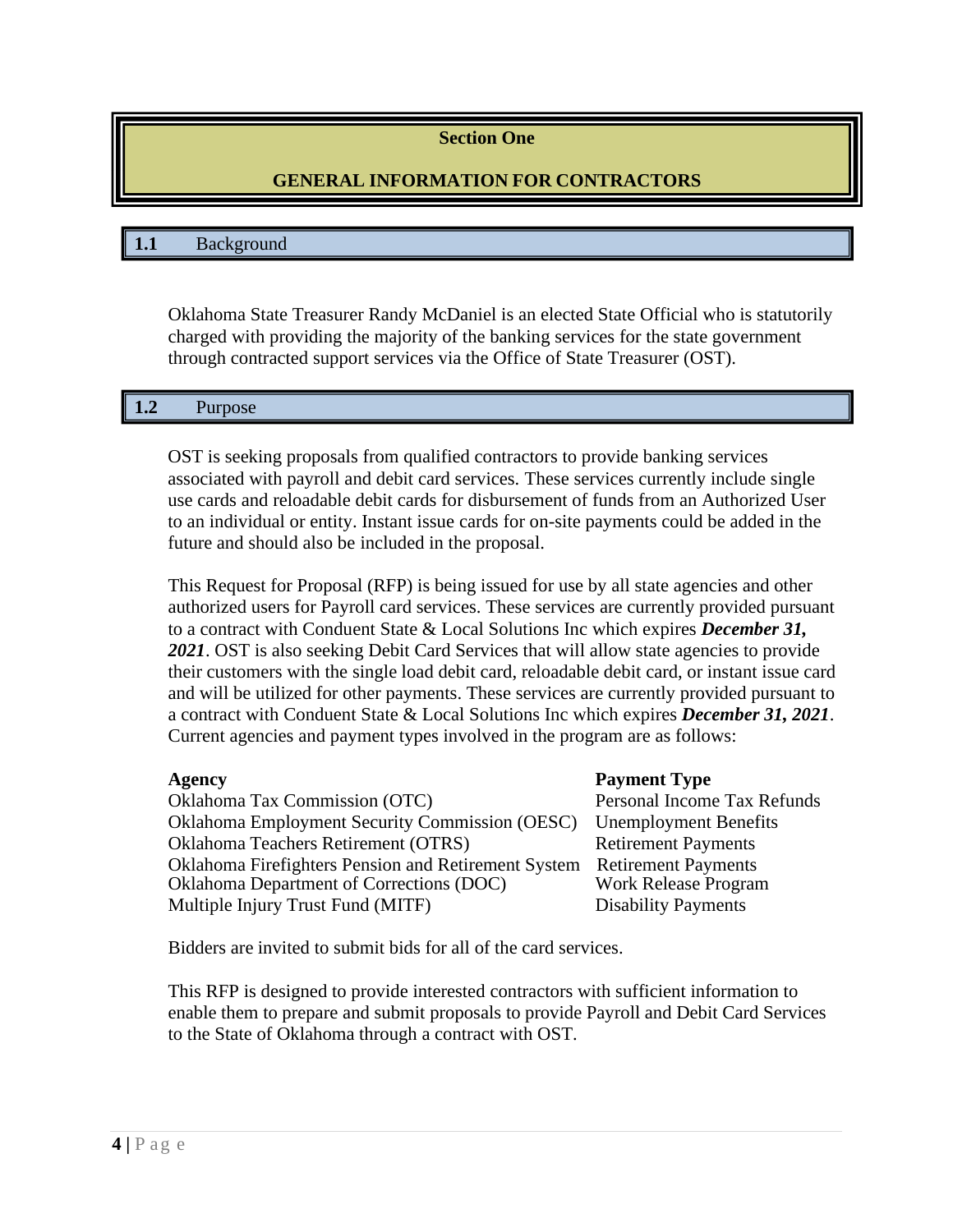# **1.3** Issuing Office

This RFP was prepared and is issued by OST with input from various other departments and State agencies. OST is to be the sole point of contact for this RFP. OST has sole responsibility for any changes and additions to the RFP and will coordinate with other agencies, to evaluate the resulting proposals.

| $\overline{\phantom{a}}$<br>--<br>$- - -$ | заю<br>$    -$<br>-- |  |  |  |  |  |  |
|-------------------------------------------|----------------------|--|--|--|--|--|--|
|-------------------------------------------|----------------------|--|--|--|--|--|--|

To be considered, contractors must submit a complete response to this RFP as follows:

Respondents submitting proposal to this RFP must be submit one (1) original and one (1) copy plus one (1) electronic version of the proposal in PDF format on a USB Flash Drive that reflects the Respondents name on the flash drive to OST. The proposals must be signed by an official authorized to bind theContractor to its provisions. This RFP, together with the contents of the proposal of the successful Contractor, will contain much of the contract provisions between the parties.

However, the Contractor must submit sample or proposed agreements for review. The final written agreements will be subject to negotiation but may not be inconsistent with the RFP or the Contractor's proposal. All proposals submitted in a timely manner will be retained by OST. Retained proposals are subject to the Oklahoma Open Records Act; however, a Contractor may designate proprietary information as confidential.

Any eligible Contractor may submit a proposal for the services identified in this RFP. The proposal constitutes an offer by the participant, which shall remain open and irrevocable for a period of 6 months.

All proposers are requested and encouraged to be innovative in responding to these RFP requirements. In analyzing the State's requested services, please present any alternative solutions and include any presentations for related services which the Contractor considers beneficial and appropriate for the State which were not requested in this RFP.

OST is seeking information and pricing in connection with Debit Card services for payroll cards, single load debit cards, reloadable debit cards and instant issue cards for on-site payments to individuals or entities.

# **1.5** Format for Required Information

All proposals submitted must conform to the following format. Proposals should be printed on 8.5" x 11" paper (one side only). To achieve a uniform review process and the maximum degree of comparability, proposals should be spiral bound on the left hand side or in a ring binder. The document submitted to OST must include tabbed sections. **Section 1 should contain the executive summary, Section 2 should include the**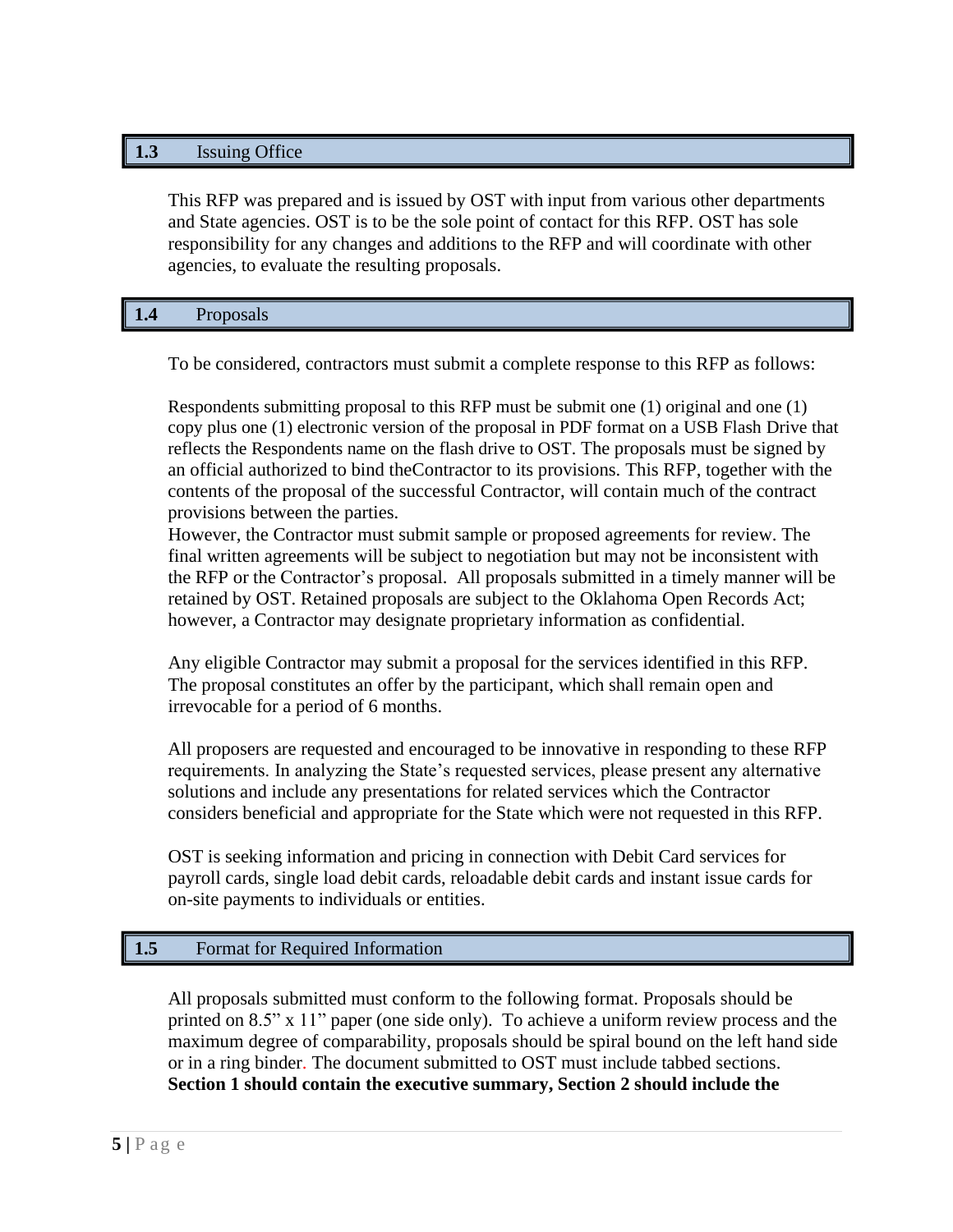**completed pricing schedule and non-collusion affidavit, and Sections 3 through 6 should correspond to the sections of this RFP**. The Executive Summary of the proposal should be no longer than two (2) pages. It is strongly suggested that the questions contained in the RFP be repeated in the proposal with the answers to the questions following. Statements representing facts, conditions or requirements included in the RFP should also be repeated in the proposal and acknowledged by the Contractor. Any supplemental information thought to be relevant, but not applicable to the specified categories, should be provided as an appendix to the proposal.

# **EXAMPLE OF FORMAT FOR BID RESPONSE WHEN RESPONDING TO QUESTIONS OR REQUESTS FOR INFORMATION:**

**"4.03** List the holidays the Contractor observes.

ABC Contractor observes the same holidays as the Federal Reserve System as follows:

New Year's Day Martin Luther King Jr.'s Birthday Washington's Birthday Memorial Day Juneteenth *(if applicable)* Independence Day Labor Day Columbus Day Veterans Day Thanksgiving Day Christmas

For holidays falling on Saturday, ABC Contractor will be open the preceding Friday.

For holidays falling on Sunday, ABC Contractor will be closed the following Monday."

Payroll Card and Debit Card Services are addressed in Sections 4 and 5 respectively. If the response to a question is Section 5 is the same as the response to a question in Section 4, Contractors may respond to the question in Section 5 by referencing the location of the applicable response in Section 4.

# **1.6** Rejection of Proposal

The State Treasurer reserves the right to reject any and all proposals received as a result of this RFP process. Any proposal judged to be incomplete will be rejected.

# **1.7** Letter of Intent to Respond

Contractors intending to submit a proposal must mail, fax or email a Letter of Intent to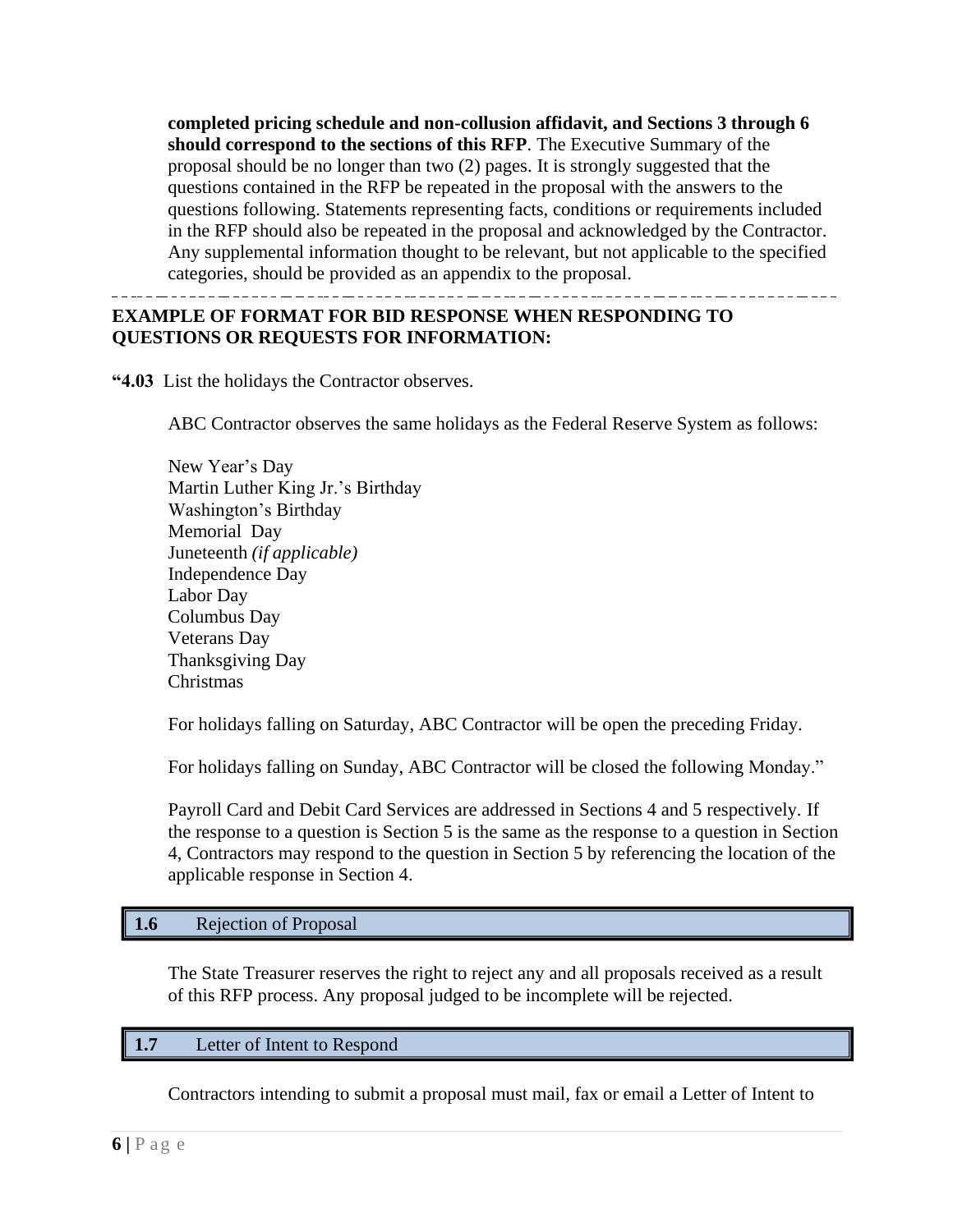Respond to:

Office of State Treasurer Attention: Connie Taylor 2300 North Lincoln Boulevard, State Capitol #217 Oklahoma City, Oklahoma 73105-4895 Telephone: (405)522-4215 Fax: (405)522-4508 E-Mail: [connie.taylor@treasurer.ok.gov](mailto:connie.taylor@treasurer.ok.gov)

The letter must be received by October 19, 2021 and should include thefollowing information:

- Contractor name
- Contact name of person responsible for proposal
- Telephone number of person responsible for proposal
- Fax number of person responsible for proposal
- E-mail address of person responsible for proposal

This information allows OST to reasonably ensure the completeness of communications with potential respondents. **Failure to submit the Letter of Intent to Respond may result in elimination from further consideration.**

#### **1.8** Questions

In an effort to clarify any issues in this RFP, OST will respond to questions and/or comments that are presented in writing and received by e-mail regarding this RFP as follows:

Questions must reference the services under solicitation in the RFP and be addressed to the State of Oklahoma, Banking and Treasury Services Division, Attn: ConnieTaylor, see address below or e-mail to [connie.taylor@treasurer.ok.gov.](mailto:connie.taylor@treasurer.ok.gov) The deadline for submitting questions is October 26, 2021 at 3:00 p.m., Central Standard Time.All questions and/or comments will be addressed in writing. Questions and responses will be posted on our website and e-mailed to all prospective respondents who submitted a Letter of Intent to Respond on or about October 19, 2021. Please providecompany name, address, phone number, e-mail address, fax number, and contact person when submitting questions.

#### **1.9** Response Date

To be considered, all proposals must be submitted to OST at:

Office of State Treasurer Attention: Connie Taylor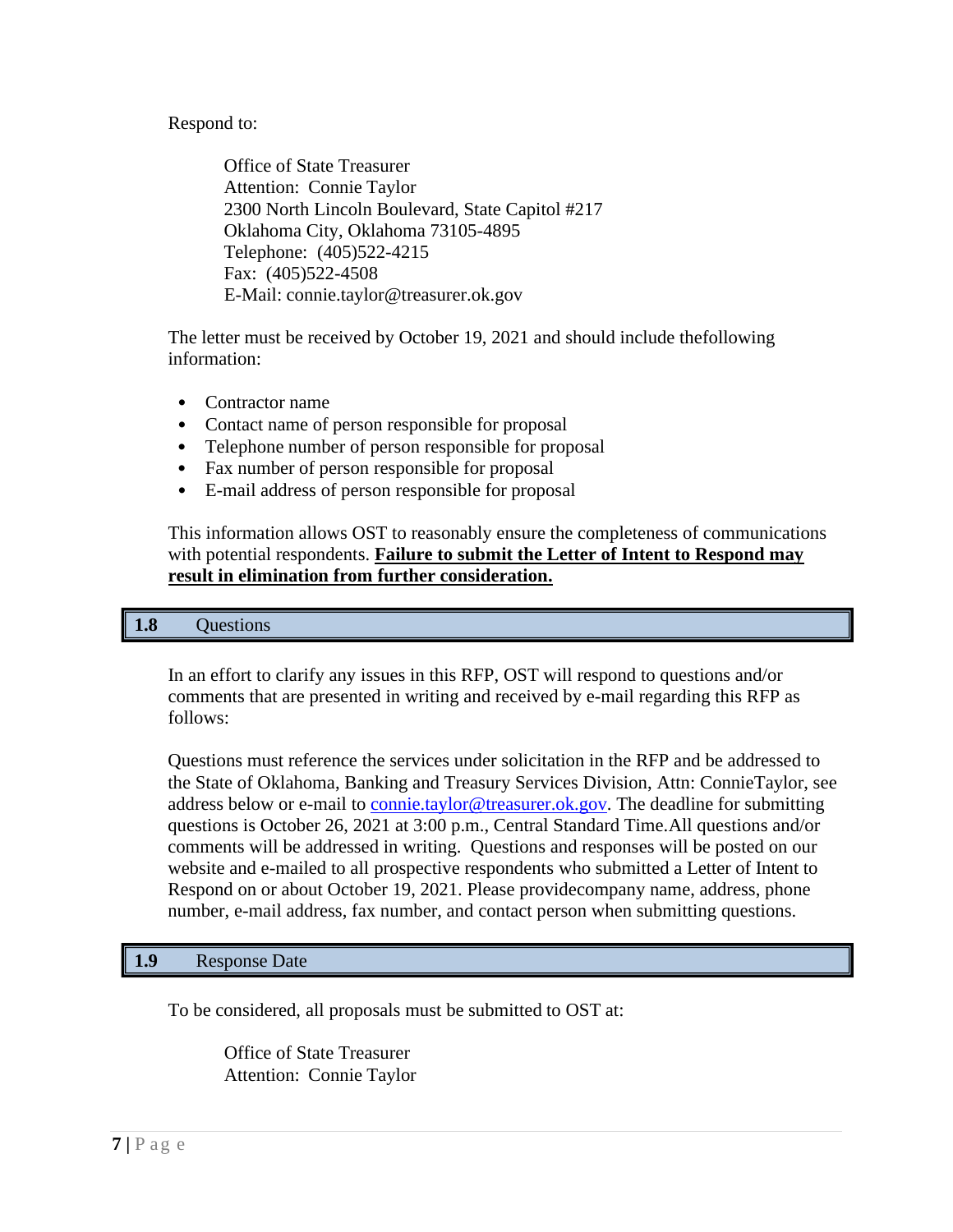217 State Capitol 2300 North Lincoln Boulevard Oklahoma City, Oklahoma 73105-4895

Proposals must be submitted in proper form by 3:00 pm on November 19, 2021 March 18, 2022. Any proposal not received by this time will be rejected and returned unopened tothe sender unless OST determines there were extenuating circumstances that caused a delay in the proposals being delivered timely.

The final selection of an apparent successful Contractor is expected to be announced before the end of December 2021 May/June 2022. A Proposal Schedule is included as AppendixA to this RFP.

# **1.10** Incurring Cost

The State Treasurer's Office is not liable for any costs incurred by contractors prior to entering into a formal contract. Costs of developing the proposal or any other such expenses incurred by the Contractor in responding to the RFP, are entirely the responsibility of the Contractor, and shall not be reimbursed in any manner by the State.

# **1.11** Prime Contractor (Financial) Responsibility

The selected Contractor will assume total responsibility for all services offered in the proposal whether it provides such services or utilizes the services of a third party. The Contractor is required to disclose any relationships it may have with respect to any services the Contractor proposes to provide as to whether these services are actually provided by the Contractor or by contractual arrangement with a third party.

# **1.12** News Releases

News releases pertaining to this project shall not be made without the prior written permission of OST.

# **1.13** Proposal Evaluation and Selection Criteria

All proposals from eligible contractors will be reviewed and evaluated by a committee of OST and other state agency personnel. This committee will make recommendations to the State Treasurer as to finalists for the service outlined in this RFP. The State Treasurer will conduct negotiations with the finalists and select the successful Contractor for the contract award.

The following areas will be considered in making a selection:

# **(a) Understanding of OST's Needs.** OST will assess each contractor's understanding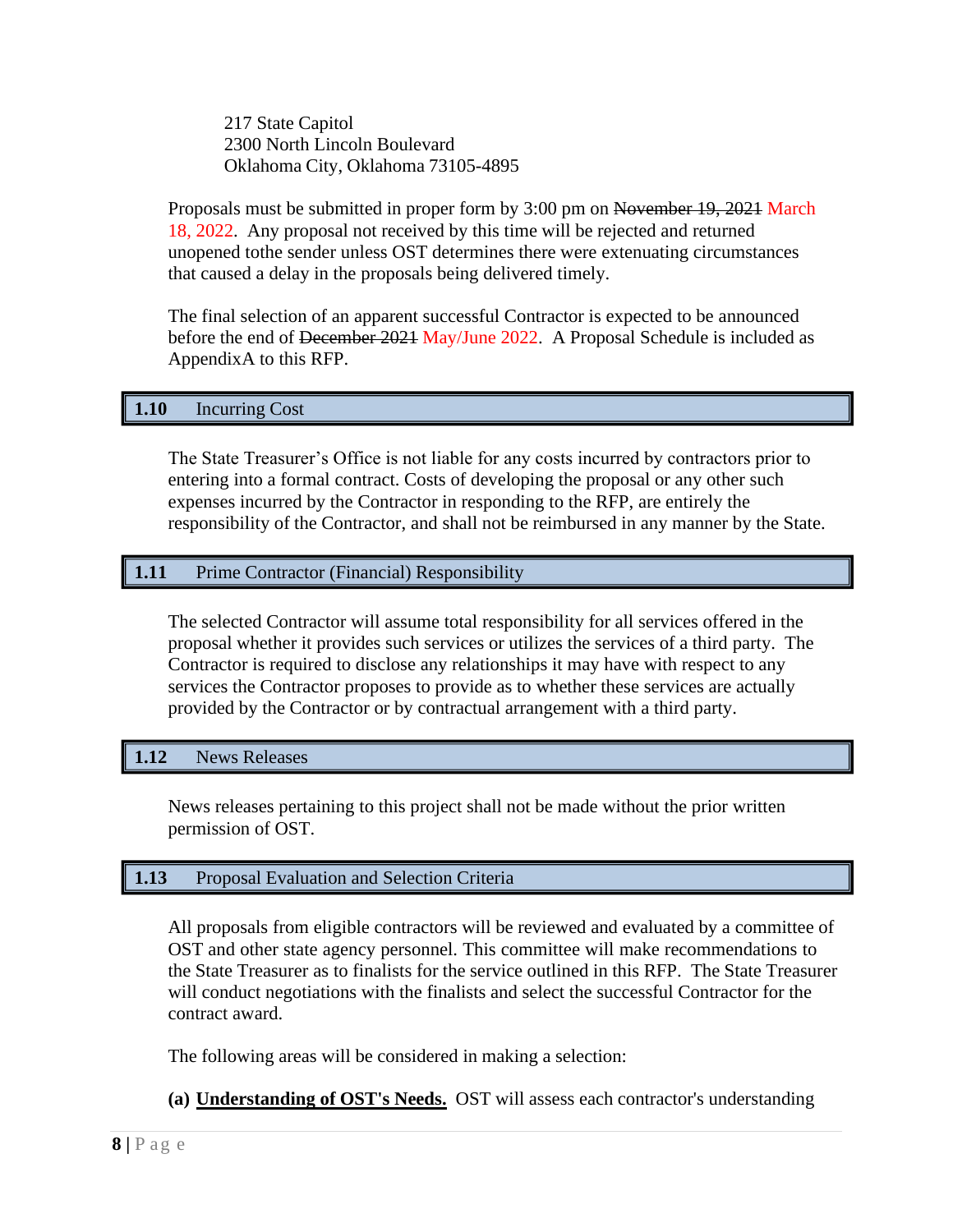of OST's needs. The Contractor's grasp of these needs and its approach to satisfying them are critically important to the selection process.

- **(b) Equipment/Software.** The ability of the hardware and software to meet OST's general and specific integration requirements, as shown in the response, and verified by references and/or functional demonstration will also be considered. Software capabilities available now and enhancements planned, along with the Contractor's ability to support both the hardware and software are also important.
- **(c) Qualifications.** The Contractor's commitment to the operational service, the individual expertise and experience of its personnel are as important as the Contractor's ability to provide the service. To be eligible for selection, the Contractor selected must maintain:
	- •Insurance coverage by the Federal Deposit Insurance Corporation (FDIC)
	- •Maintained compliance with the US Treasury Department, Office of Foreign Asset Control (OFAC) regulations.

The Contractor must have Automated Clearing House (ACH) originating depository financial institution (ODFI) capabilities and conform to the National Automated Clearing House Association (NACHA) rules.

The committee will carefully consider the experience of other public entities which have utilized the Contractor's service.

- **(d) Cost.** Cost is always an important issue for any governmental body and in this instance will include the cost required to implement selected services, however, cost to the State alone will not be the deciding factor. The capability for cardholders to access their funds free of transaction fees is also an important factor. The lowest bidder will not necessarily be awarded the contract if, in the opinion of the State Treasurer, another Contractor can better meet the overall goals and objectives of the State.
- **(e) Coverage:** ATM coverage across the state will be an important factor in the selection process.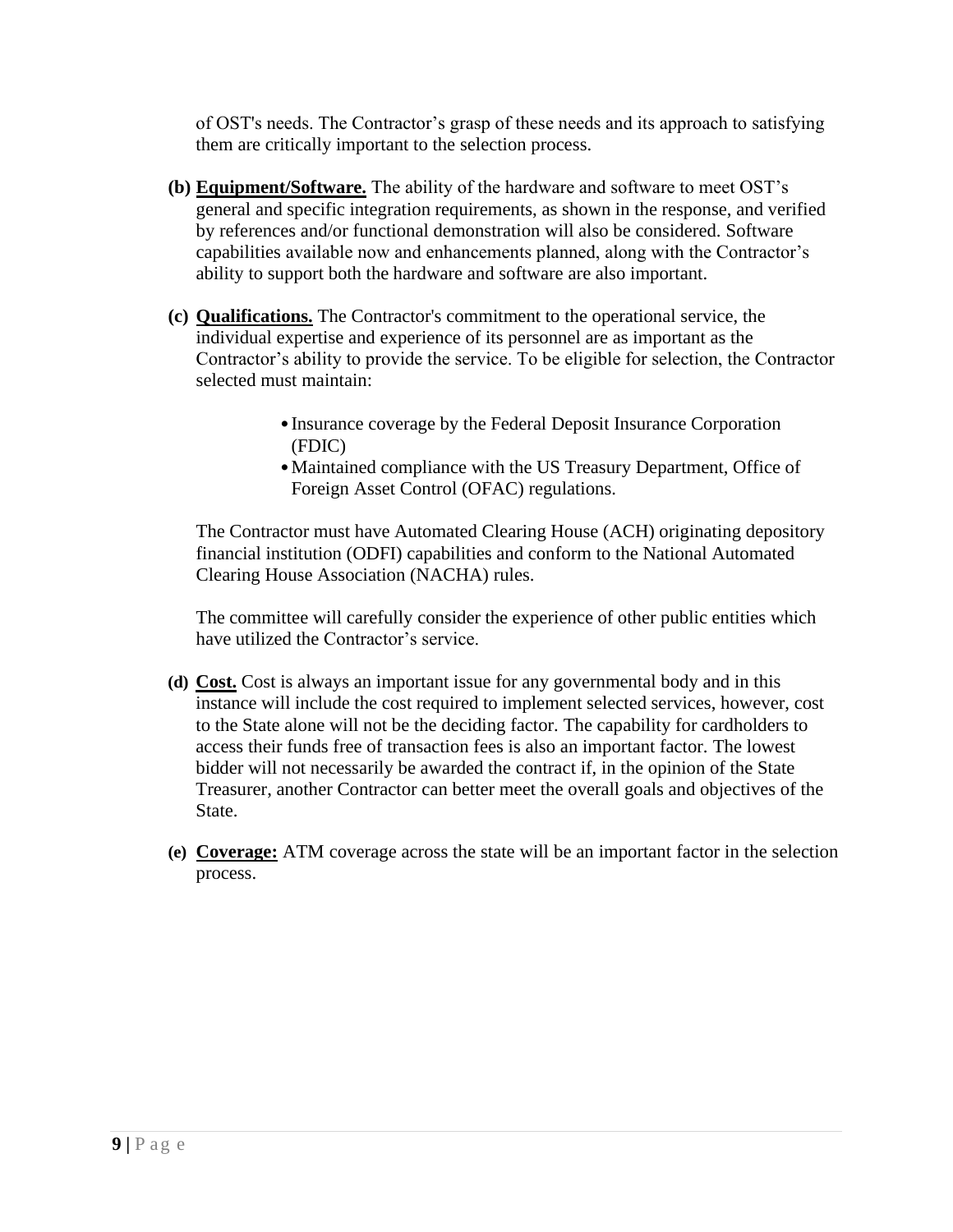# **Section Two**

# **BASIC CONTRACT TERMS**

**NOTE: Contract Terms and Conditions will be an integral part of the final contract. Respondents must acknowledge acceptance of these terms and conditions or note any specific exceptions. Respondents must also include any contractual terms and conditions that they would propose to include in a final contract.**

# **2.1** Term of Contract

The anticipated term of this contract is for a one (1) year period with four (4) additional one (1) year renewal periods under the same terms and conditions. Renewal periods are at the option of OST.

The contract resulting from this Request for Proposal shall incorporate the following documents:

- 1. the original Request for Proposal document;
- 2. any Request for Proposal addenda and/or amendments to include questions and answers;
- 3. the Contractor's proposal;
- 4. any contract amendments, in order of significance; and
- 5. contract award.

#### **2.2** Termination for Cause

OST may terminate this contract, or any part of this contract, for cause under any one of the following circumstances:

- **(a)** The Contractor fails to make delivery of services as specified in this contract, or
- **(b)** The Contractor fails to perform any of the provisions of this contract, fails to perform in a professionally acceptable manner, or fails to timely perform, as to endanger the ability of OST to perform its duties.

OST shall provide the Contractor with written notice of the conditions endangering performance. If the Contractor fails to remedy the conditions within ten (10) days from the receipt of the notice (or such longer period as may be authorized in writing) OST shall issue the Contractor an order to stop work immediately. Receipt of the notice shall be presumed to have occurred within three (3) days of the date of the notice.

In the event the State Treasurer believes that the assets of the State are in jeopardy, or there is a bona fide emergency related to these assets, OST can cancel the contract immediately or upon such notice as is reasonable.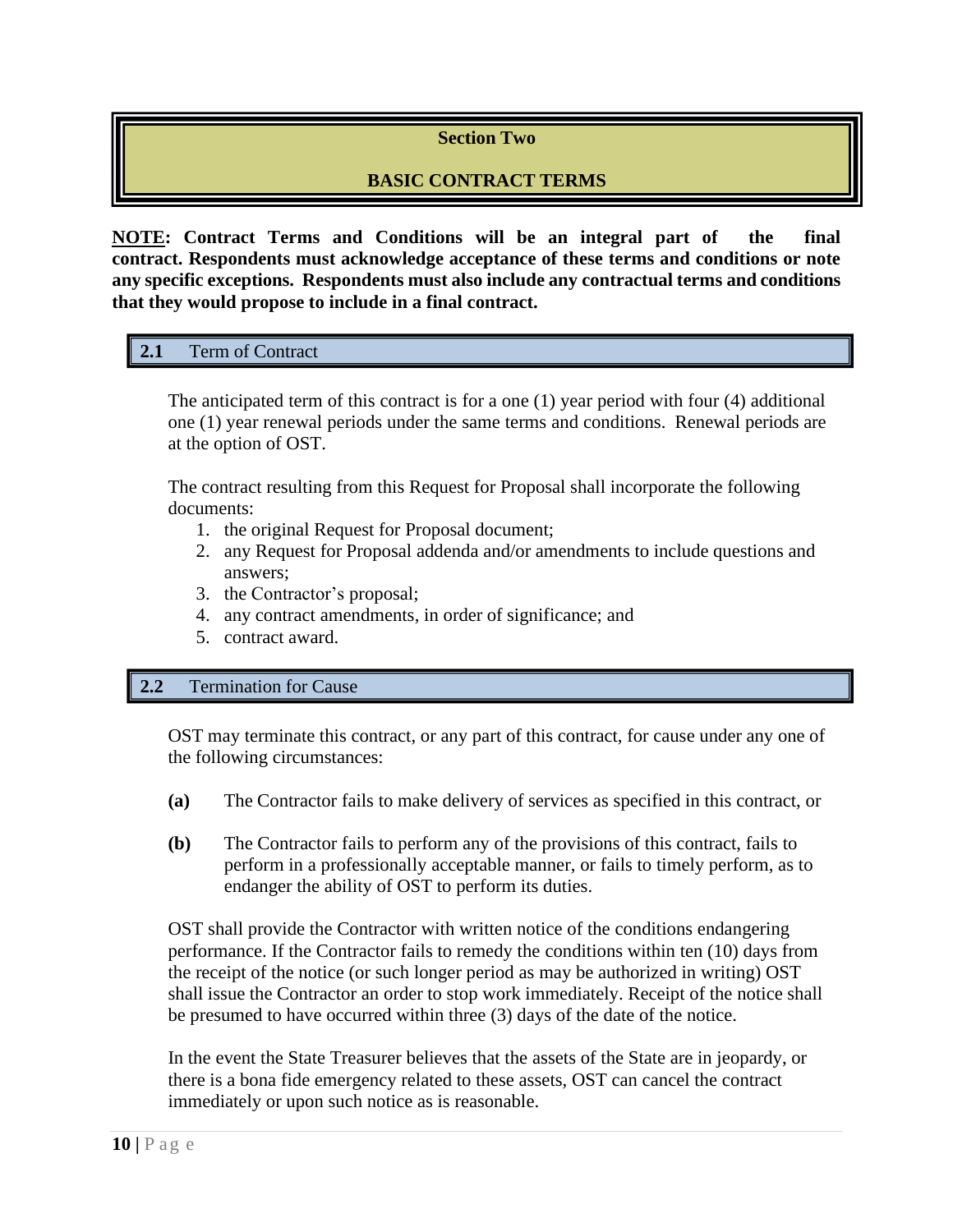## **2.3** Termination for Convenience

OST may terminate performance of work under this contract in whole or in part whenever, for any reason, if OST shall determine that the termination is in the best interest of OST or the State of Oklahoma. In the event that OST elects to terminate this contract pursuant to this provision, it shall provide the firm written notice at least thirty (30) days prior to the termination date. The termination shall be effective as of the date specified in the notice. The firm shall continue to perform any part of the work that may not have been terminated by the notice. In the event termination occurs under this provision such shall be without liability to OST, the State of Oklahoma and any officer and employee thereof.

# **2.4** Notices

All notices, demands, requests, approvals, reports, instructions, consents or other communications (collectively 'notices') which may be required or desired to be given by either party to the other after the effective date of the contract shall be in writing and shall be made by personal delivery or sent by United States certified mail, postage prepaid, return receipt requested or by overnight delivery, prepaid, addressed as follows:

Randy McDaniel Office of State Treasurer 2300 North Lincoln Blvd., Room 217 Oklahoma City, OK 73105-4895

Other persons or addresses may be designated with written notice from one party to the other.

#### **2.5** Payment Card Industry Data Security Standards (PCI DSS)

Contractor will be responsible for safeguarding all stored data, particularly files that contain recipient information, so as to be compliant with all state and federal laws and regulations, and in the case of Debit Cards, individual card brand requirements. Contractor must be compliant with Payment Card Industry Data Security Standards (PCI DSS) and must be able to show proof of such certification in accordance with the policies, standards and guidelines.

#### **2.6** Disclosure of Data Breach

Contractor must provide written notice to either the Banking and Treasury Services Director or Deputy State Treasurer as soon as possible, and no later than (1) business day, following the reasonable belief of any unauthorized access or breach of confidential information provided to the Contractor under the Contract. Contractor's written notice shall include, at a minimum: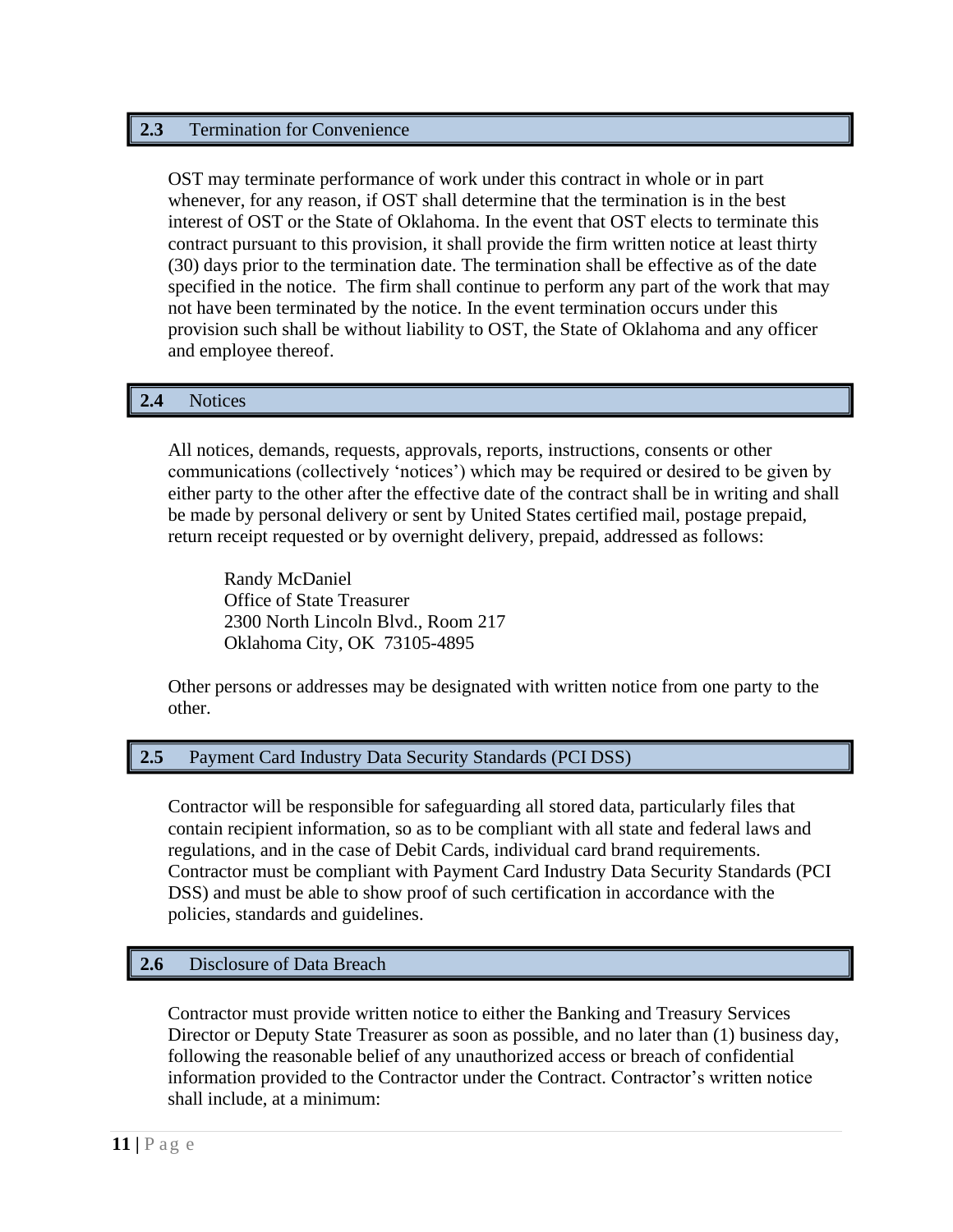- 1. The nature of the unauthorized use or disclosure;
- 2. The specific confidential information involved;

Contractor must similarly provide the following additional information as it becomes available:

- 1. Who gained unauthorized access to the confidential information;
- 2. What steps the Contractor has taken or will take to mitigate any negative effect of the unauthorized use or disclosure;
- 3. What corrective action Contractor has taken or shall take to prevent future similar unauthorized use or disclosure;

Any notification to individuals resulting from a breach of sensitive personal information must be done in consultation with the Deputy State Treasurer. All costs associated with a security breach as a result of Contractor's failure to comply with terms of this Contract, including any notification, will be the full responsibility of Contractor. Any costs incurred by OST directly resulting from a breach of security on the part of Contractor under the Contract must be reimbursed immediately by Contractor.

# **2.7** Regulation E Compliance

Contractor must comply with Regulation E, "Electronic Funds Transfer" requirements (12 CFR Part 205) issued by the Board of Governors of the Federal Reserve System pursuant to the Electronic Fund Transfer Act (15 U.S.C. § 1693 et seq.) including, but not limited to, the following:

- **2.7.1** Provide a secure web site for Recipients to view the financial transaction detail posted to the account.
- **2.7.2** Provide customer service for Recipients to inquire about new deposits, available balance, recent transaction history, and all service needs related to the use of the Payroll/Debit Card.
- **2.7.3** Provide periodic printed and/or online statements to Recipients itemizing deposit amounts and detailed transaction history of the Payroll/Debit Card.
- **2.7.4** Notify Recipients both by posting notices on the web site and through recipient mailings of all the policies and procedures related to the use of the Payroll/Debit Card. In the event that the federal law or any applicable state law is amended,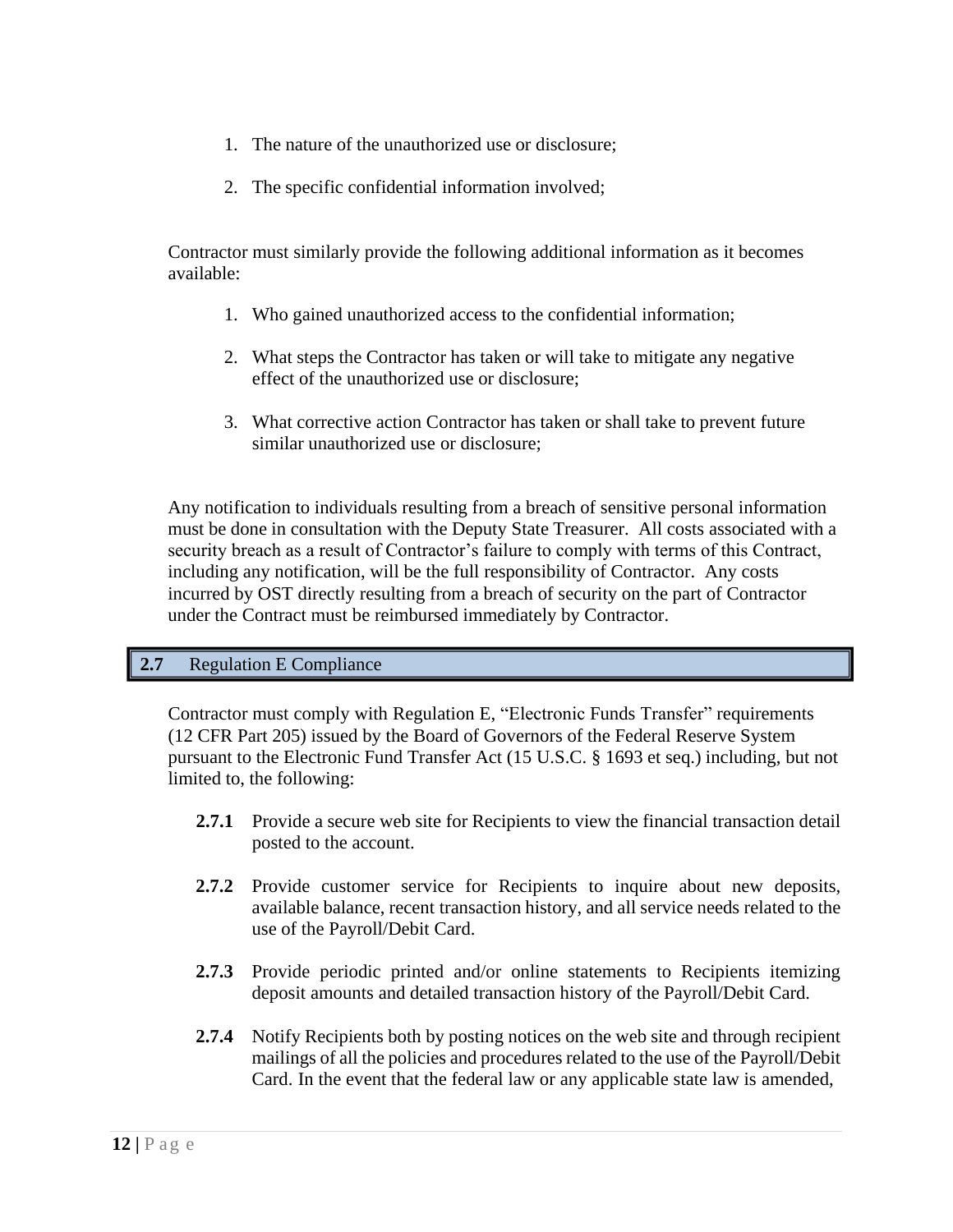the deployment plan will be updated to include any statutory requirements, but Contractor must remain in compliance with applicable laws at all times.

**2.7.5** Issue all required notices, including but not limited to, notices required by 12 CFR § 205.15.

# **2.8** Rights and Remedies

If this contract is terminated, OST, in addition to any other rights provided for in this contract, may require the Contractor to transfer title and deliver to OST in the manner and to the extent directed, any material or work product generated under this contract. OST shall be obligated only for those services, materials and work product rendered and accepted prior to the date of termination.

If it is determined, after notice of termination for cause, that the Contractor's failure was due to causes beyond the control of or negligence of the Contractor, the termination shall be a termination in the best interest of OST.

In the event of termination, the Contractor shall receive payment pro-rated for that portion of the contract period services were provided to and were accepted by OST subject to any offset by OST for actual damages.

The rights and remedies of OST provided for in this contract shall not be exclusive and are in addition to any other rights and remedies provided by law.

#### **2.9** Force Majeure

The Contractor shall not be liable if the failure to perform this contract arises out of acts of nature, fire, quarantine or strikes other than by the Contractor's employees.

#### **2.10** Waiver

Waiver by OST of any breach of any provision in this contract shall not be a waiver of any prior or subsequent breach. Any waiver shall be in writing and any forbearance or indulgence in any other form or manner by OST shall not constitute a waiver.

# **2.11** Ownership

All data, forms, procedures, software, manuals, system descriptions and work flows developed or accumulated by the Contractor specifically to perform under this contract shall be owned by OST. The Contractor may not release any of such materials without the written approval of OST. OST must be given reasonable access to all such work product or data compiled by the Contractor in performance of this contract.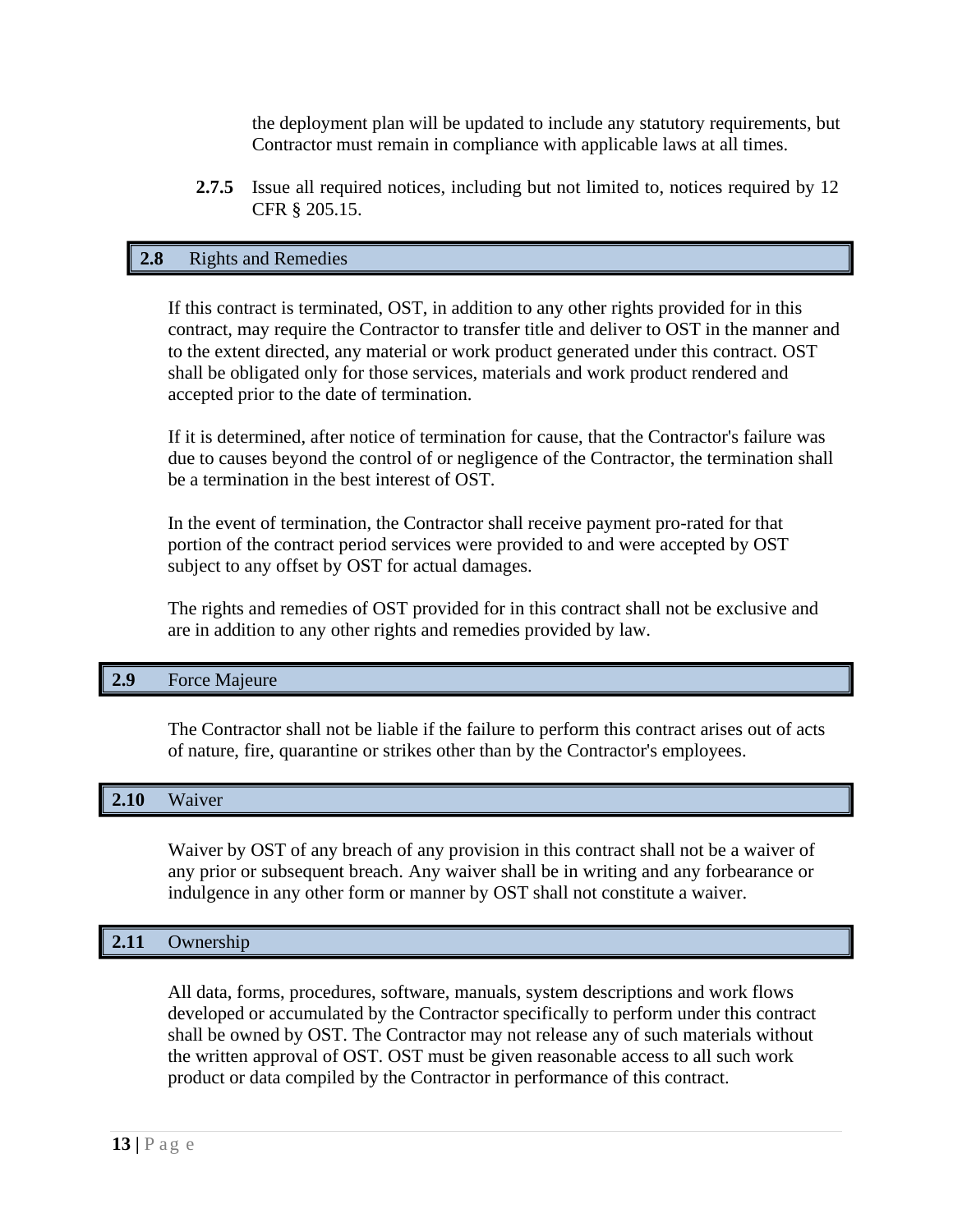#### **2.12** Independent Contractor

Both parties, in the performance of this contract, shall be acting in their individual capacity and not as agents, employees, partners in a joint venture or associates of one another. The employees or agents of one party shall not be construed to be the employees or agents of the other party for any purpose.

The Contractor accepts full responsibility for payment of unemployment insurance, workers' compensation and social security as well as all income tax deductions and any other taxes or payroll deductions required by law for its employees engaged in work authorized by this contract.

# **2.13** Staff Qualifications

The Contractor shall warrant that all persons assigned by it to the performance of this contract shall be employees of the Contractor (or a specified subcontractor) and shall be fully qualified to perform the work required. The Contractor shall include a similar provision in any contract with any subcontractor selected to perform work under this contract.

Failure of the Contractor to provide qualified staffing at the level required by the proposal specifications may result in termination of this contract for cause.

#### **2.14** Conflict of Interest

The Contractor shall not knowingly employ, during the period of this contract or any extensions to it, any professional personnel who are also in the employ of OST or the State of Oklahoma and who are providing services related to this contract or services similar in nature to the scope of this contract with OST. Furthermore, the Contractor shall not knowingly employ, during the period of this contract or any extensions to it, any state employee who has participated in the drafting of this request for proposals or evaluation of the proposals, until at least one year after such person's termination of employment with OST or the State of Oklahoma.

The firm shall disclose any apparent or potential conflict of interest or affirm that it has none. The firm shall have no interest, direct or indirect, that could be perceived to conflict in any manner or degree with the performance of services required under this contract. The firm shall not engage in any conduct that violates or induces others to violate provisions in the Oklahoma Statutes regarding the conduct of public employees.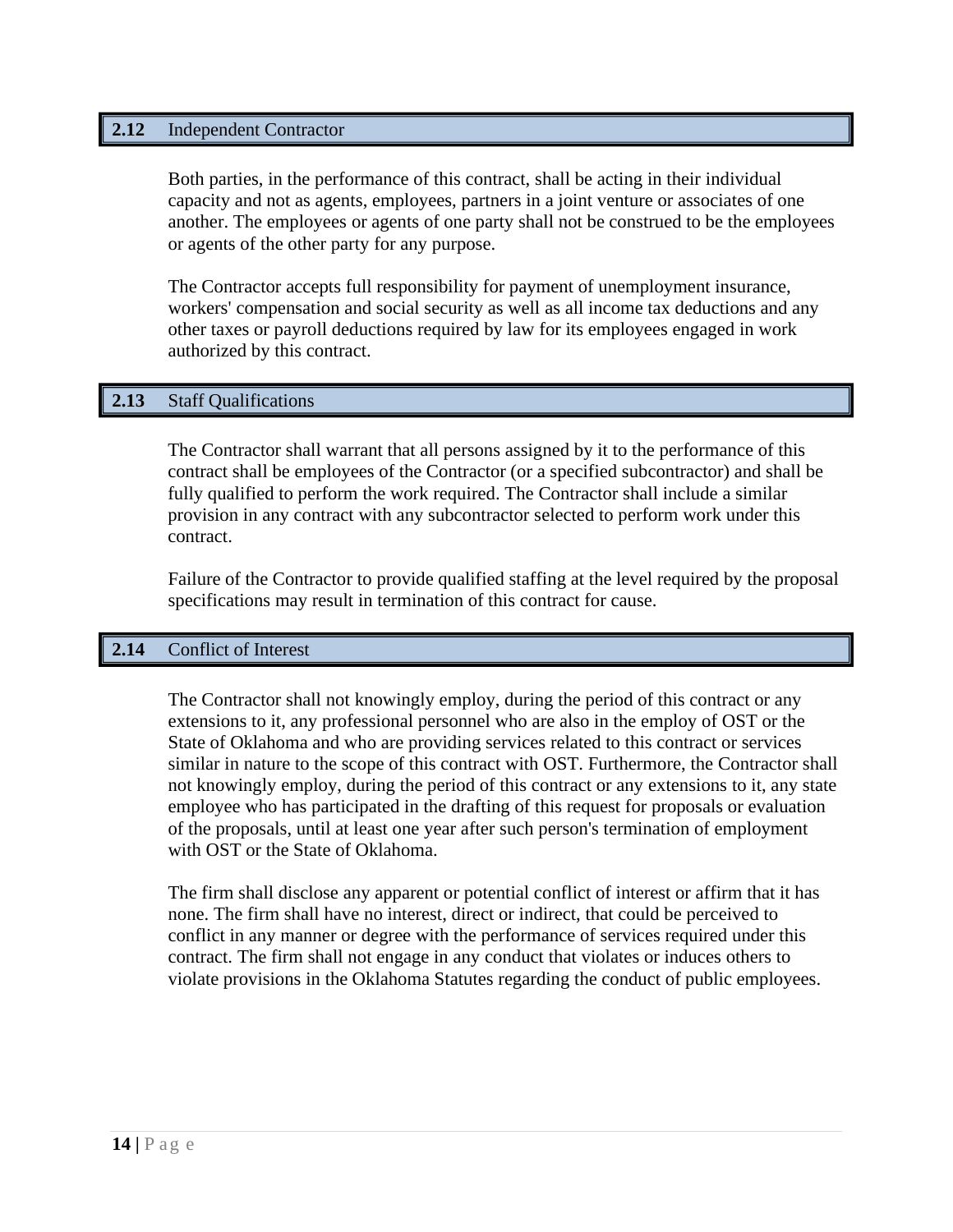# **2.15** Confidentiality

The Contractor may have access to private or confidential data maintained by OST to the extent necessary to carry out its responsibilities under this contract. To the extent the Contractor possesses records of OST; the Contractor must comply with the Oklahoma Open Records Act, as directed by OST.

No private or confidential data collected, maintained or used in the course of performance of this contract shall be disseminated by the Contractor except as required by federal or State laws and regulations, either during the period of the contract or thereafter. The Contractor must agree to return any and all data furnished by OST promptly at the request of OST in whatever form it is maintained by the Contractor. On the termination or expiration of this contract, the Contractor will not use any such data or any material derived from the data for any purpose and where so instructed by OST, will destroy or render it unreadable.

# **2.16** Nondiscrimination, Workplace Safety and Environment Protection

The Contractor agrees to abide by all state, federal and local laws, rules and regulations prohibiting discrimination in employment, controlling workplace safety, and protection of the environment. The Contractor shall report any violations to the applicable government agency. Any violation of applicable laws, rules and regulations may result in termination of this contract.

# **2.17** Hold Harmless

The Contractor shall hold harmless and indemnify OST against any and all liability and claims for injury to or death of any persons; liability and claims for loss or damage to any property; liability and claims for infringement of any copyright or patent occurring in connection with or in any way incidental to or arising out of the occupancy, use, service, operations or performance of work under this contract; and any other liability and claims made against OST resulting from the operation or performance of work under this contract.

OST shall not be precluded from receiving the benefits of any insurance the Contractor may carry which provides for indemnification for any loss or damage to property in the Contractor's custody and control, where such loss or destruction is to State property. The Contractor shall do nothing to prejudice OST's right to recover against third parties for any loss, destruction or damage to State property.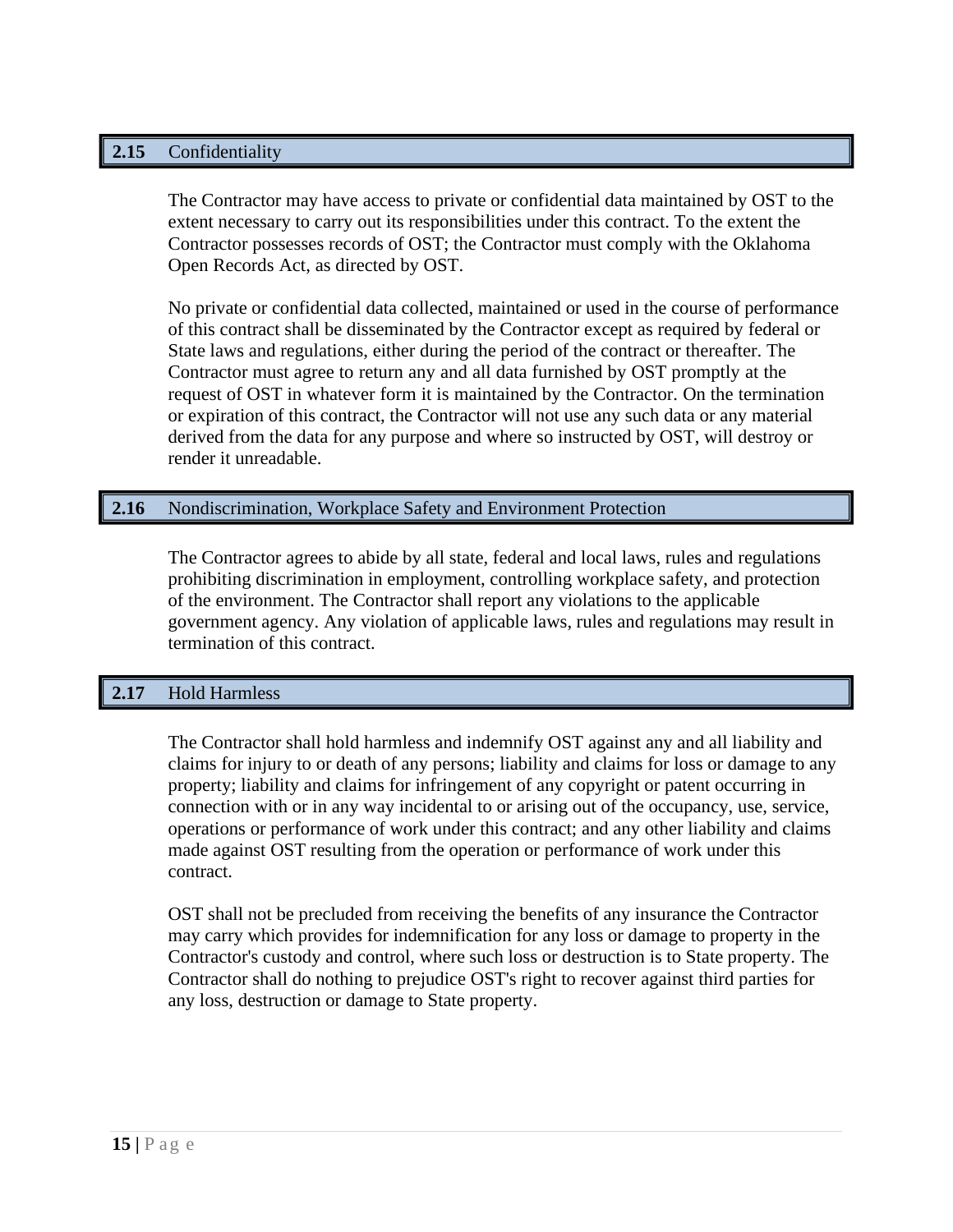## **2.18** Care of State Property

The Contractor shall be responsible for the proper care and custody of any personal property owned by OST and furnished to the Contractor in connection with the performance of this contract, and the Contractor will reimburse OST for such property's loss or damage caused by Contractor.

#### **2.19** Prohibition of Gratuities

Neither the Contractor nor any person, firm or corporation employed by the Contractor in the performance of their contract shall offer or give any gift, money or anything of value or any promise for future reward or compensation to any OST or state employee at any time.

#### **2.20** Retention of Records

Unless OST specifies in writing a shorter period of time, the Contractor agrees to preserve and make available all of its books, documents, papers, records and other evidence involving transactions related to this contract for a period of at least five (5) years from the date of the expiration or termination of this contract.

Matters involving litigation shall be kept for one (1) year following the termination of litigation, including all appeals.

The selected Contractor agrees that authorized federal and state representatives, including but not limited to personnel of OST; auditors acting on behalf of the State; and/or federal agencies shall have access to and the right to examine records during the contract period and during the five (5) year post-contract period. Delivery of and access to the records shall be at no cost to the State.

#### **2.21** Federal, State and Local Taxes Contractor

OST makes no representation as to the exemption from liability of the Contractor from any tax imposed by any governmental entity.

#### **2.22** Modifications

This contract shall be modified only by the written agreement of the parties. No alteration or variation of the terms and conditions of the contract shall be valid unless made in writing and signed by the parties. Every amendment shall specify the date on which its provisions shall be effective.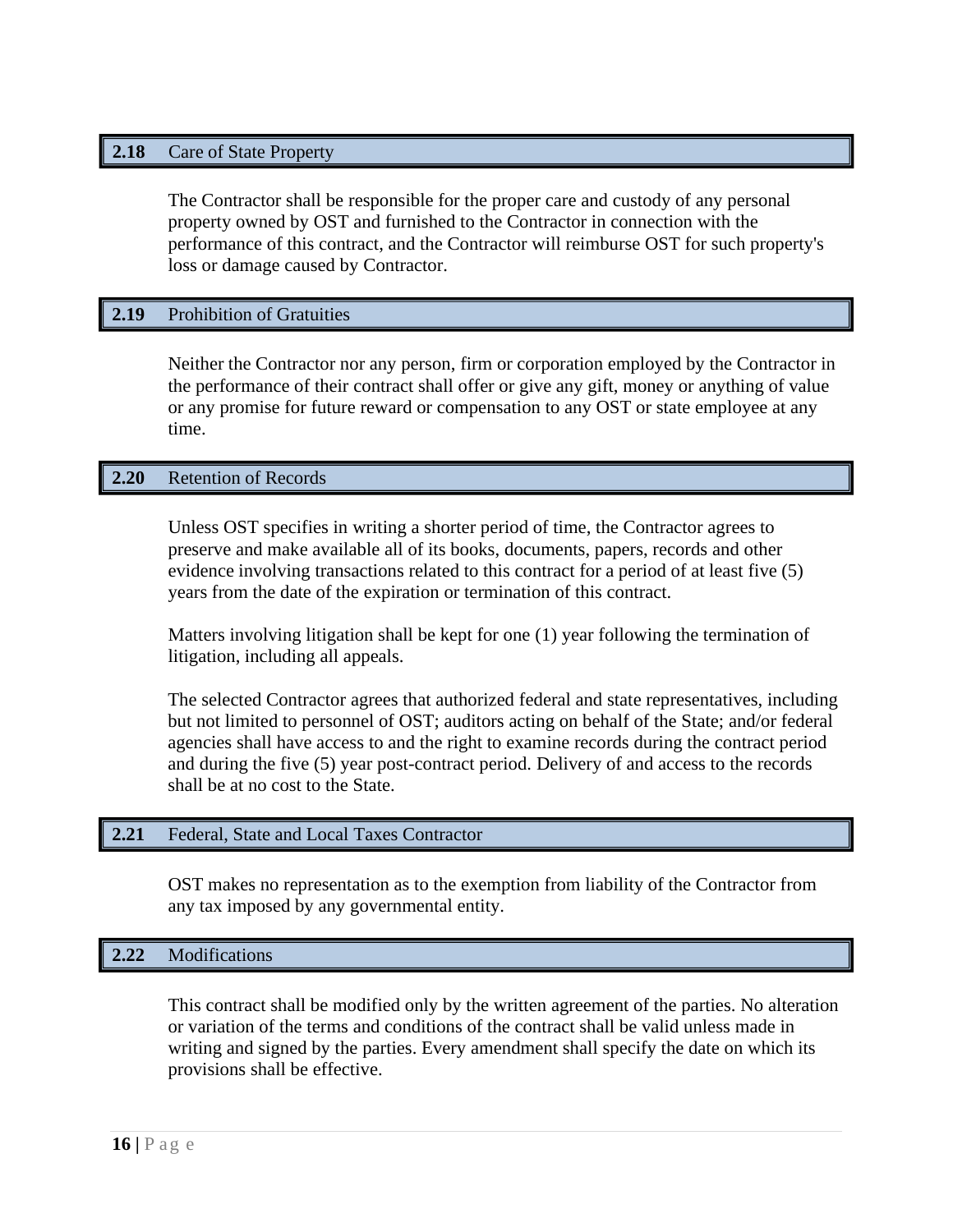#### **2.23** Assignment

The Contractor shall not assign, convey, encumber, or otherwise transfer its rights or duties under this contract without the prior written consent of OST.

This contract may be terminated, at the option of OST in the event of its assignment, conveyance, encumbrance or other transfer by the Contractor without the prior written consent of OST.

#### **2.24** Third Party Beneficiaries

Except as to OST this contract shall not be construed as providing an enforceable right to any third party.

#### **2.25** Non-Waiver of Defenses or State Jurisdiction

The State of Oklahoma and its agencies such as the Oklahoma State Treasurer's office, are constitutionally prohibited from entering into agreements which have the effect of waiving any defense in advance of litigation, limiting liability, or agreeing to indemnify a firm.

#### **2.26** Applicable Law

The contract shall be governed by Oklahoma law without regard to principles of conflicts of law. Venue of any action arising from or under the contract shall be in the state or federal courts located in Oklahoma City, Oklahoma.

#### **2.27** Political Subdivision Participation

Political subdivisions of the State of Oklahoma (such as, but not limited to, school Districts, counties, and municipalities) may utilize this contract on a voluntary basis. The state shall not be liable for the actions of any political subdivision. The Contractor shall provide services and items to the political subdivision in accordance with the terms and conditions of this contract unless the political subdivision and the Contractor form a supplemental agreement modifying terms and conditions. However, any such supplemental agreement shall not be applicable to nor modify this contract between the state and the Contractor.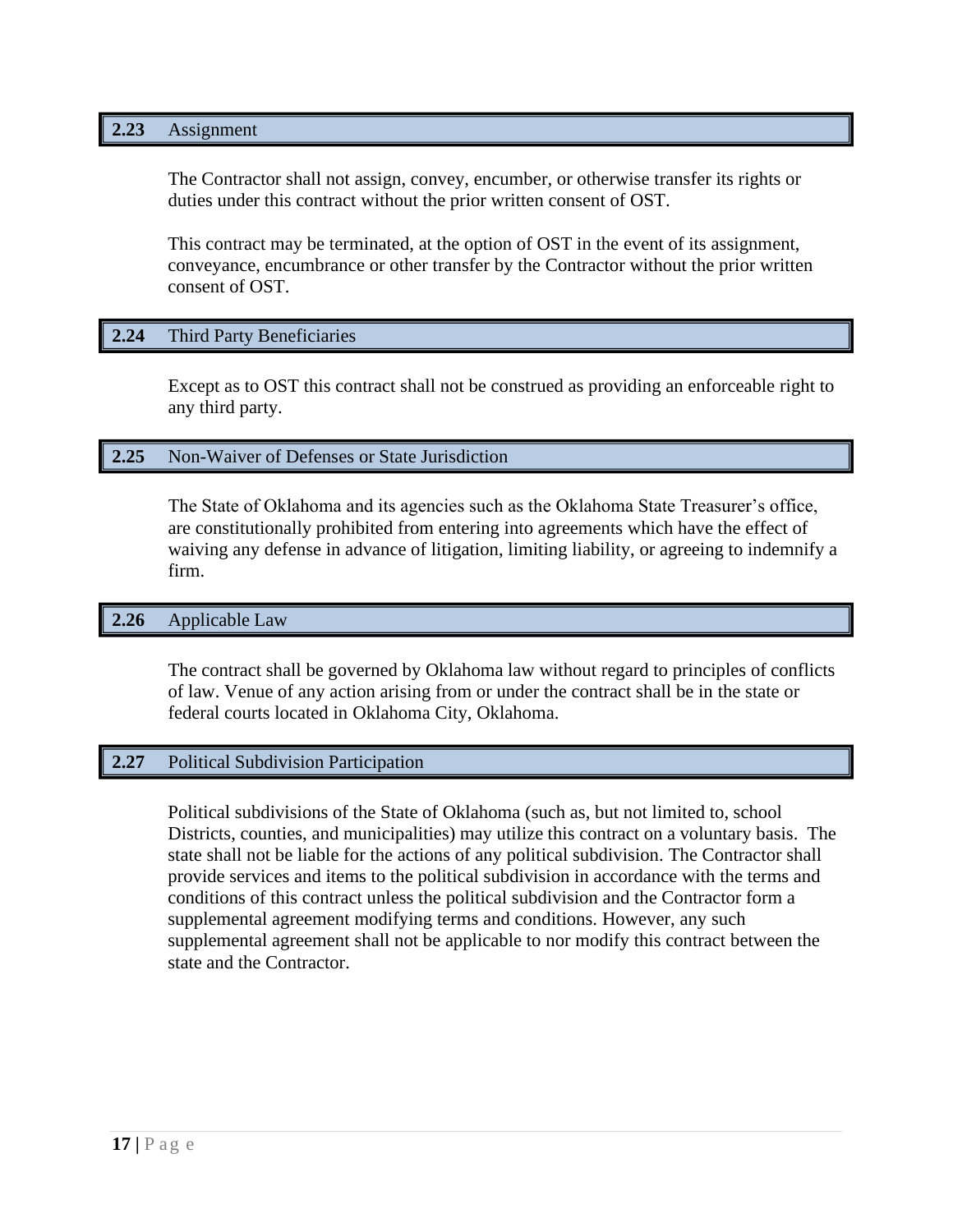# **Section Three**

# **ORGANIZATION AND BACKGROUND**

- **3.1** Provide a brief history of your company or Contractor and this product. Include the length of time you have offered this product.
- **3.2** Provide evidence of your company's financial stability and long-term viability.
- **3.3** What insurance coverage is carried by the Contractor with respect to any acts or omissions of directors, officers and other personnel resulting in loss of funds? List all insurance coverage relevant to the services for which a proposal is being submitted. Please indicate the type and amount.

# **3.4** Contractor Questions/Experience

- **3.4.1** How many customers are you currently providing Payroll/Debit Card services? How many of these customers are state or large local governments? Please provide references for your governmental clients of comparable volume.
- **3.4.2** Please detail your annual prepaid purchase volume in dollars for consumer and government programs.
- **3.4.3** Are you dependent on any other company as a partner, co-bidder, subcontractor, or any other business relationship in order to provide the services included in the proposal? If so, please describe in detail.
- **3.4.4** What differentiates your Payroll/Debit Card service from other providers?

# **3.5** References

**3.5.1** Please provide the names, title address and telephone number of three (3) references that meet the following criteria:

Public funds or government-related banking services customers of one (1) year or more.

Any Contractor contemplating using a third party subcontracting arrangement should supply customer references that utilize similar arrangements and identify the structure of the relationship for each reference.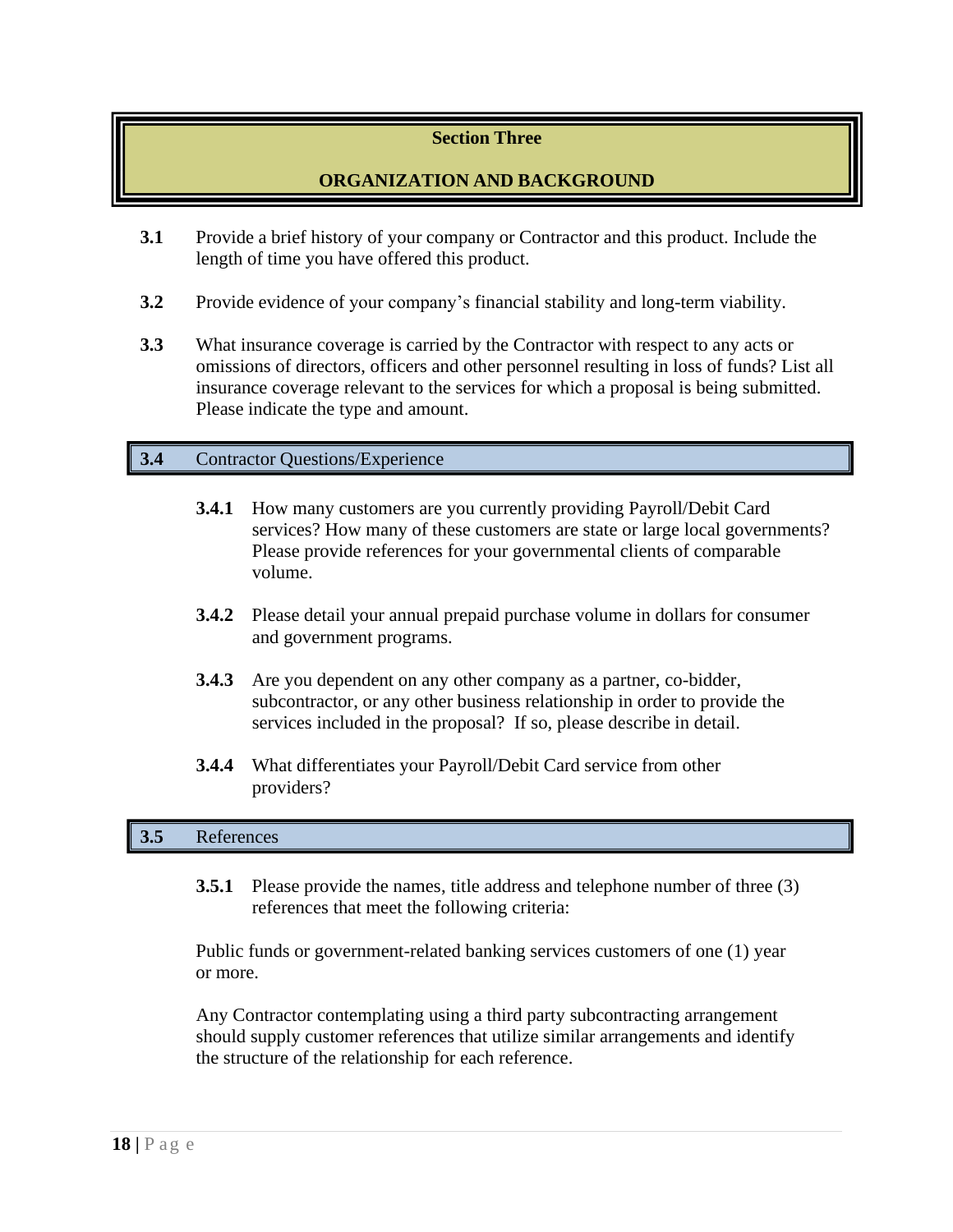# **Section Four**

# **PAYROLL CARD SERVICES**

Oklahoma law (74 O.S. 292.12) requires that all new state employees use direct deposit to receive their pay. OST seeks proposals for a Payroll Card program that will provide a branded network affiliated payment card issued to state employee recipients for payroll benefits. OST is requesting proposals from a Contractor who is or who partners with a state or federally chartered commercial bank to provide banking services associated with the issuance of a Payroll Card.

There are approximately 33,000 state employees (not including approximately 41,000 higher education employees). In June of 2021 there were a total of 2,228 employees enrolled in the state Payroll Card program. Those cards received \$1,185,491.85 in average monthly deposits with an average per card deposit of \$884.04.

Appendix H is a spreadsheet that displays all state agencies, their number of employees, their number of employees on direct deposit, the pay cycle frequency of each agency, an indication if they have multiple locations, their home office county, and their home office city.

- **4.1** Provide a brief description and general workflow of your Payroll Card service capabilities. Attach any diagrams that would assist in understanding the service.
- **4.2** Is your payroll card product signature-based, PIN based, or both? Please describe capabilities of both.
- **4.3** Are payroll cards EMV/chip enabled?
- **4.4** Does your payroll card comply with rules, regulations and guidelines for payroll cards, e.g. NACHA rules and Federal Reserve Regulation E? Explain.
- **4.5** Describe any paper check options the Cardholder would have with the Payroll Card the Contractor is proposing. Provide details on where the paper check can be cashed and the locations available to the cardholder for this service.
- **4.6** Describe any other options to access funds if card is lost.
- **4.7** Do the Payroll Cards have an expiration date? If yes, how often do they expire and how are the cards replaced?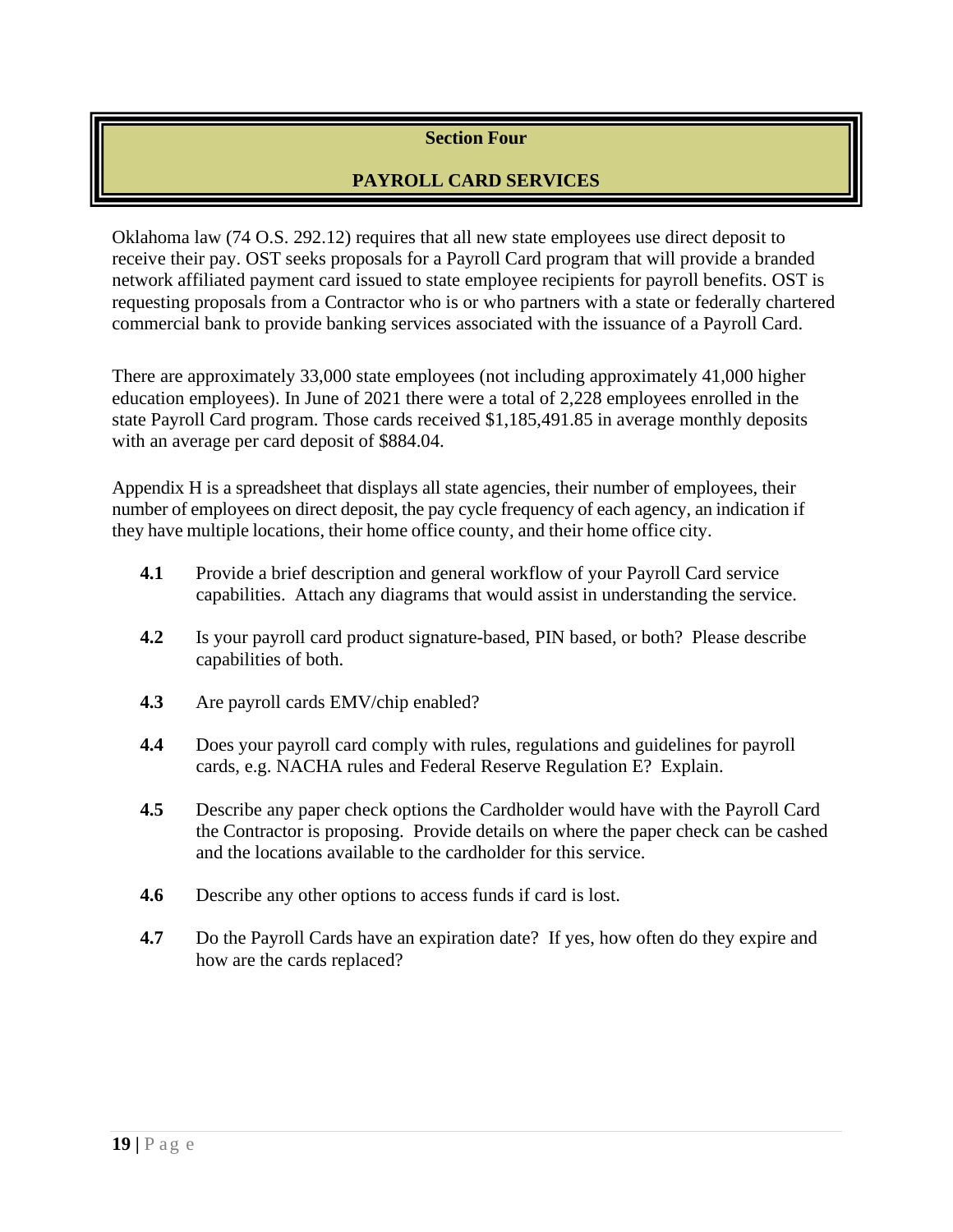## **4.8** Employer Functionality

- **4.8.1** What happens to the funds of inactive cards or cards held by terminated employees that still have a balance? Do you provide a report of cards that are inactive?
- **4.8.2** What happens to funds that are sent to an incorrect account number? Will an effort to post the funds to the correct account be made prior to returning?
- **4.8.3** Describe how you handle escheatment?
- **4.8.4** How can an Employer pay an employee if the account has been funded and the employee has not received their new card, reported lost card or not yet received a replacement card? Provide details.
- **4.8.5** How are balances transferred from one card to a replacement card? How quickly is this transfer accomplished? Please describe.
- **4.8.6** Can the Contractor hold a stock of cards to be issued and distributed immediately to cardholders?

## **4.9** Card Issuance

- **4.9.1** During transition, how are the initial cards distributed to state employees who already have a Payroll Card?
- **4.9.2** Describe the process and include how cards can be ordered?
- **4.9.3** Once a Payroll Card is ordered, how long does it take a cardholder to receive via U.S. Mail?
- **4.9.4** Provide a description of the information offered to each cardholder and a sample of the information that will be received by the cardholder.
- **4.9.5** Can the cardholder change/choose their PIN after receipt of the Payroll Card? If yes, describe how this process works. Describe all of the methods available to the employee to choose or change their PIN under the following circumstances:
	- a. After initial Payroll Card issuance
	- b. Lost/Stolen Card
	- c. Forgets PIN
	- d. PIN compromised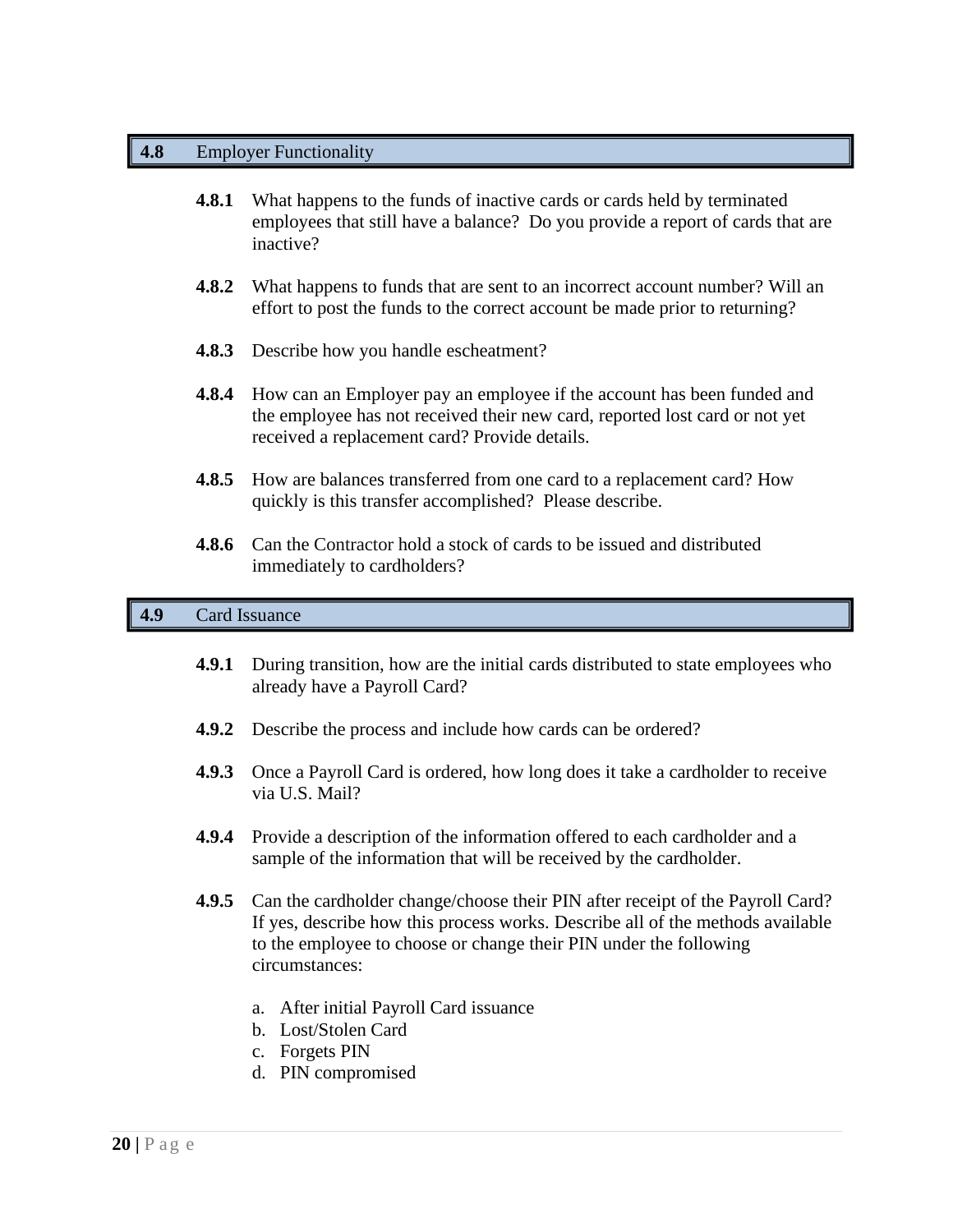#### **4.10** Liability

- **4.10.1** What liability, if any, does a cardholder have for fraud? If applicable, provide examples of scenarios that would trigger the liability.
- **4.10.2** Overdrafts cannot occur on payroll cards, how does your financial institution handle this? Provide details.
- **4.10.3** What is the process for lost or stolen cards? How are the cards replaced? Describe the process when the state employee reports non-receipt of their initial or replacement card.

#### **4.11** Cardholder Services

- **4.11.1** Is the Payroll Card portable? If yes, describe how an employee who changes employers can use the Payroll Card at the new company.
- **4.11.2** Can the cardholder set up direct payments to pay utility bills, loan payments, etc.? Please describe.
- **4.11.3** How much money can a cardholder obtain via one transaction at the ATM?
- **4.11.4** What are the daily POS limits?
- **4.11.5** If the card can be used as a debit card, how much can a cardholder receive as cash back during a POS transaction?
- **4.11.6** Describe the options available to a cardholder to transfer funds to/from a different and separate account.
- **4.11.7** Other than POS and ATM is there any other means by which cardholders can get access to their funds at minimum or no cost? Please describe in detail.
- **4.11.8** How do you ensure customer service representatives are disseminating the correct program information (fees, surcharge free ATMs, etc.) to the cardholder? Describe the method for identifying the cardholder's program versus other programs that may be covered by the same representative.
- **4.11.9** Will cardholders be able to contact a live agent with ease? Please disclose any applicable benchmarks and note how this is monitored.
- **4.11.10**What are the procedures for processing inquiries related to lost/stolen cards, non-receipt of card as well as research and adjustments?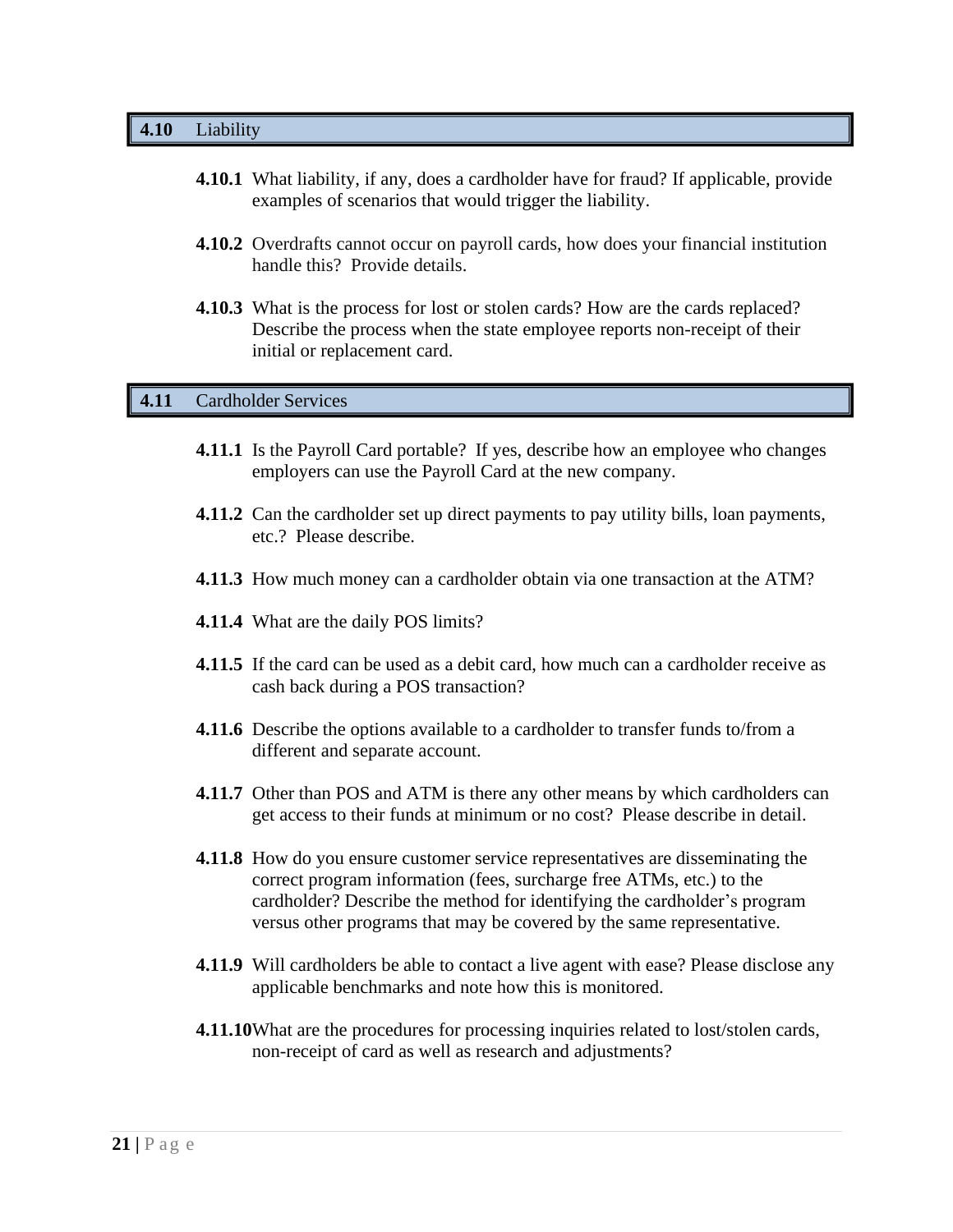- **4.11.11**Are there established turnaround times for inquiries related to lost/stolen cards, non-receipt of card and research and adjustments? If so, specify. What is your record on meeting established response times?
- **4.11.12**Does each cardholder have inquiry and transaction history access to his/her account? Describe the formats or methods offered.
	- a. Mailed monthly paper statement
	- b. Automated IVR
	- c. Internet
	- d. Customer Service Representative
	- e. E-mail
	- f. ATM
	- g. Mobile
	- h. Other

#### **4.12** Proximity/Locations

- **4.12.1** What ATM/branch locations are available for cardholders to withdraw funds?
- **4.12.2** Where can the cardholder use the Payroll Card to withdraw cash without paying an ATM surcharge?
- **4.12.3** What POS/Debit Networks are available with your Payroll Card product? How many of these ATMs are located in Oklahoma? Please provide a map anddetailed listing with addresses of ATM locations in the State of Oklahoma.

#### **4.13** Information Reporting

- **4.13.1 Reports Provided to the State.** Contractor must provide activity reports to State on an agreed upon basis (e.g., daily, monthly quarterly, annually) that include, for example, the following types of information:
	- Funds received/daily transfers;
	- Record count of daily transmission file;
	- Dollar amount and record count of funds applied;
	- Funds returned and account information/transfer rejections;
	- Number of new accounts established;
	- Undeliverable/Returned cards

Contractor must provide examples of reports for electronic payment services requested in this RFP that are available to the State in management of services.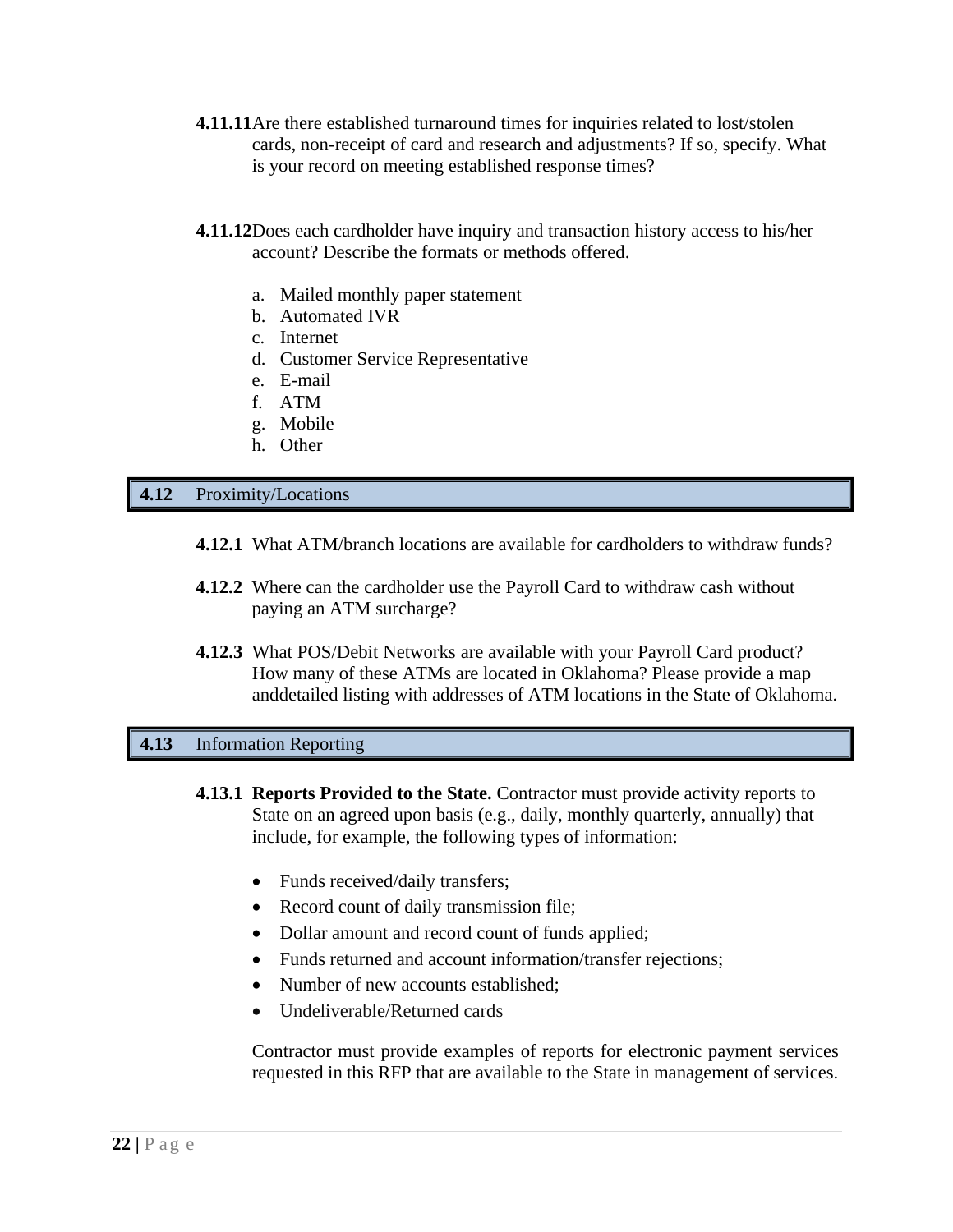- **4.13.2** Identify the various reports that are available (e.g. Days before Card Expire, Account Creation, Account Activation, ACH Rejects, Lost/stolen Cards, Non-Activated and Re-Issued Accounts).
- **4.13.3** Describe how OST personnel will access the Contractor's on-line system for management information/reports that will be made available to the State; include any specific hardware and software requirements.
- **4.13.4** Provide a description of the reporting packages you offer. Include whether your package has exporting or e-mail capabilities.
- **4.13.5** Do you offer any of the following reports? List other available reports and their frequency.
	- **a.** Listing of current cardholder accounts.
	- **b.** Summary of closed, activated, active and inactive cardholder accounts.

#### **4.14** Technical Capabilities

- **4.14.1** What security procedures are in place to minimize the risk of unauthorized transactions (e.g., encryption/authentication)?
- **4.14.2** What controls are in place to protect against lost files and duplication of transmissions?
- **4.14.3** What support do you provide for recreating files that may have been corrupted, lost or destroyed?
- **4.14.4** Describe what technical support is available and the hours it is available.
- **4.14.5** What physical and software security measures does the provider take to protect the confidentiality of the company's transaction information?
- **4.14.6** Please describe in detail how your company will successfully process a daily electronic file and notification capabilities.
- **4.14.7** Please describe how transactions are processed on weekends and holidays, including those days where the State processes payments on a Federal Holiday such as Columbus Day.
- **4.14.8** What information is required from the State in order to setup employee information? Please describe the data file and format/layout information needed in detail.
- **4.14.9** What type of secure data connection does your financial institution provide? Please describe procedures for using an industry standard electronically secure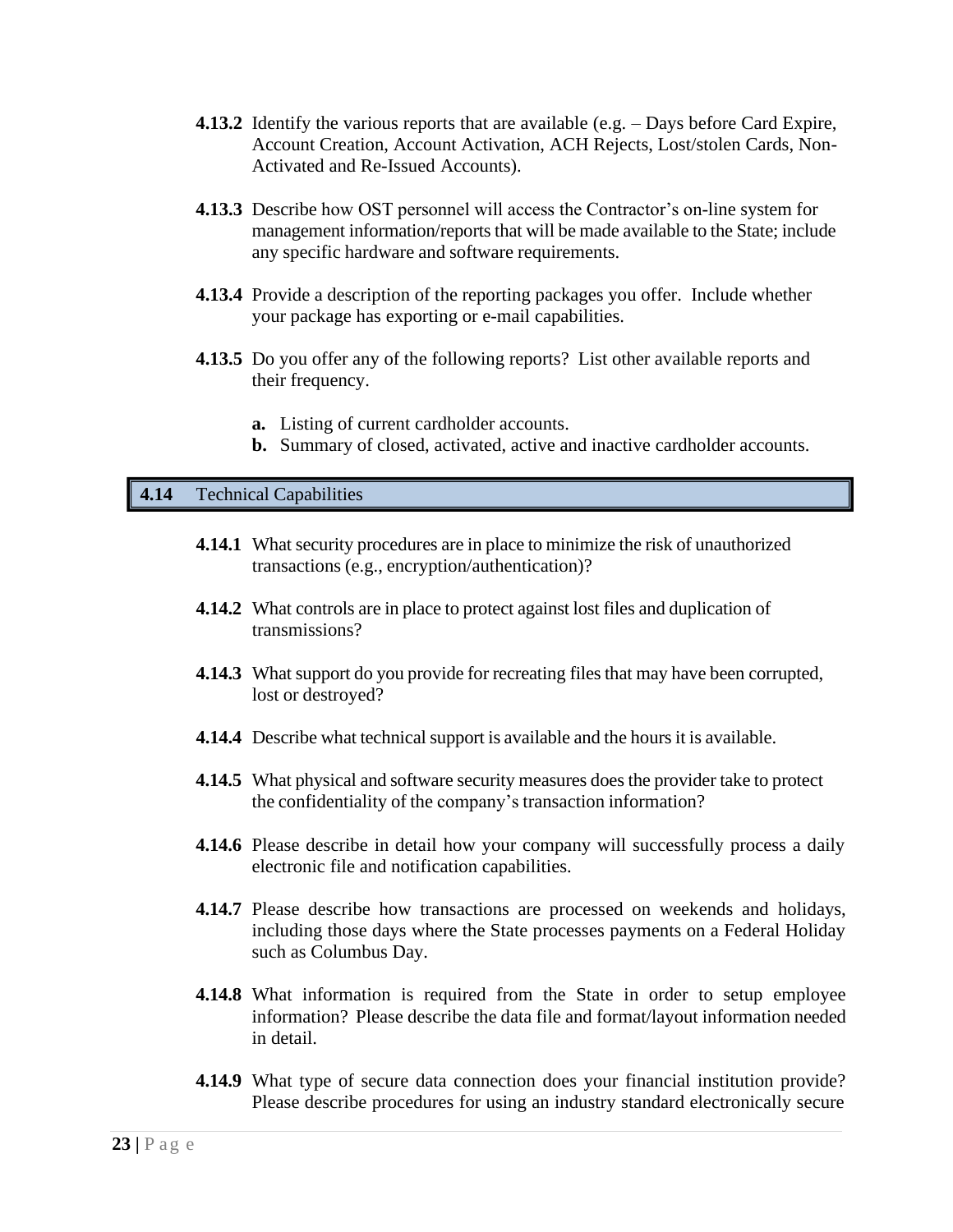data connection, using point-to-point data encryption, which allows the State to transmit account information (i.e. new accounts, updates, payments, etc.). Contractor must provide an electronic confirmation to the state agency of the receipt of files.

**4.14.10**Contractor must describe how it will establish and maintain security safeguards and procedures to guarantee the confidentiality of all data obtained from the State.

#### **4.15** Customer Service

- **4.15.1** Briefly describe the Contractor's customer service capabilities for a customer the size of the Oklahoma State Treasurer and how you monitor its adequacy and effectiveness. Please include all relevant statistical measures and highlight those items which set you apart from your competition.
- **4.15.2** Will a dedicated customer service representative be assigned to handle this business? How many other accounts is this representative the primary contact? How do you ensure continuity of service when the primary customer service representative is unavailable?
- **4.15.3** How does the Contractor monitor customer satisfaction? Does the Contractor provide customers with the ability to participate in the annual evaluations of their account team, as well as overall product performance?
- **4.15.4** Describe the responsibilities of customer service personnel, including the chain of command for problem resolution.

#### **4.16** Implementation

- **4.16.1** Provide a detailed description of the implementation process, including testing and a suggested implementation schedule. The Implementation Schedule must outline the milestone dates to accomplish the deployment of replacing current payroll card, with detailed tasks, dates and resources assigned identified for each milestone.
- **4.16.2** Describe support provided during implementation, including training, technical assistance, user manuals and on-site visits.
- **4.16.3** Describe support provided after implementation.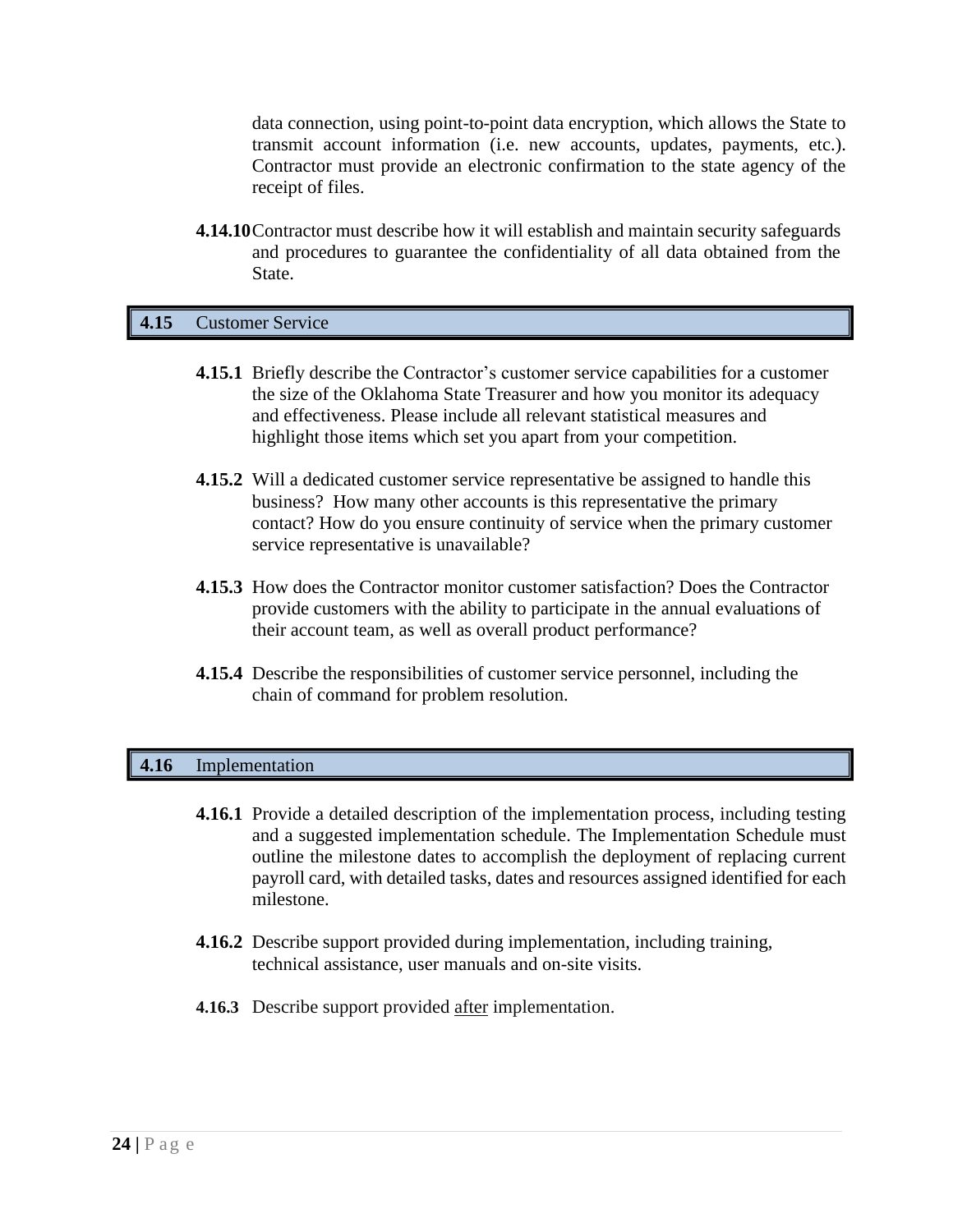# **4.17** Training and Marketing

**4.17.1** Describe the level of training support you provide.

**4.17.2** Describe the training materials you provide.

**4.17.3** Describe the marketing materials you provide.

# **4.18** Disaster Recovery

- **4.18.1** Describe the procedures and provisions you have implemented to be employed in the event of disaster or equipment failure at your primary processing site(s). With whom do you contract? How many other customers do they have?
- **4.18.2** Provide information about the providers' disaster recovery plan.
- **4.18.3** What disaster recovery plans does the Contractor have in place to avoid interruptions in service?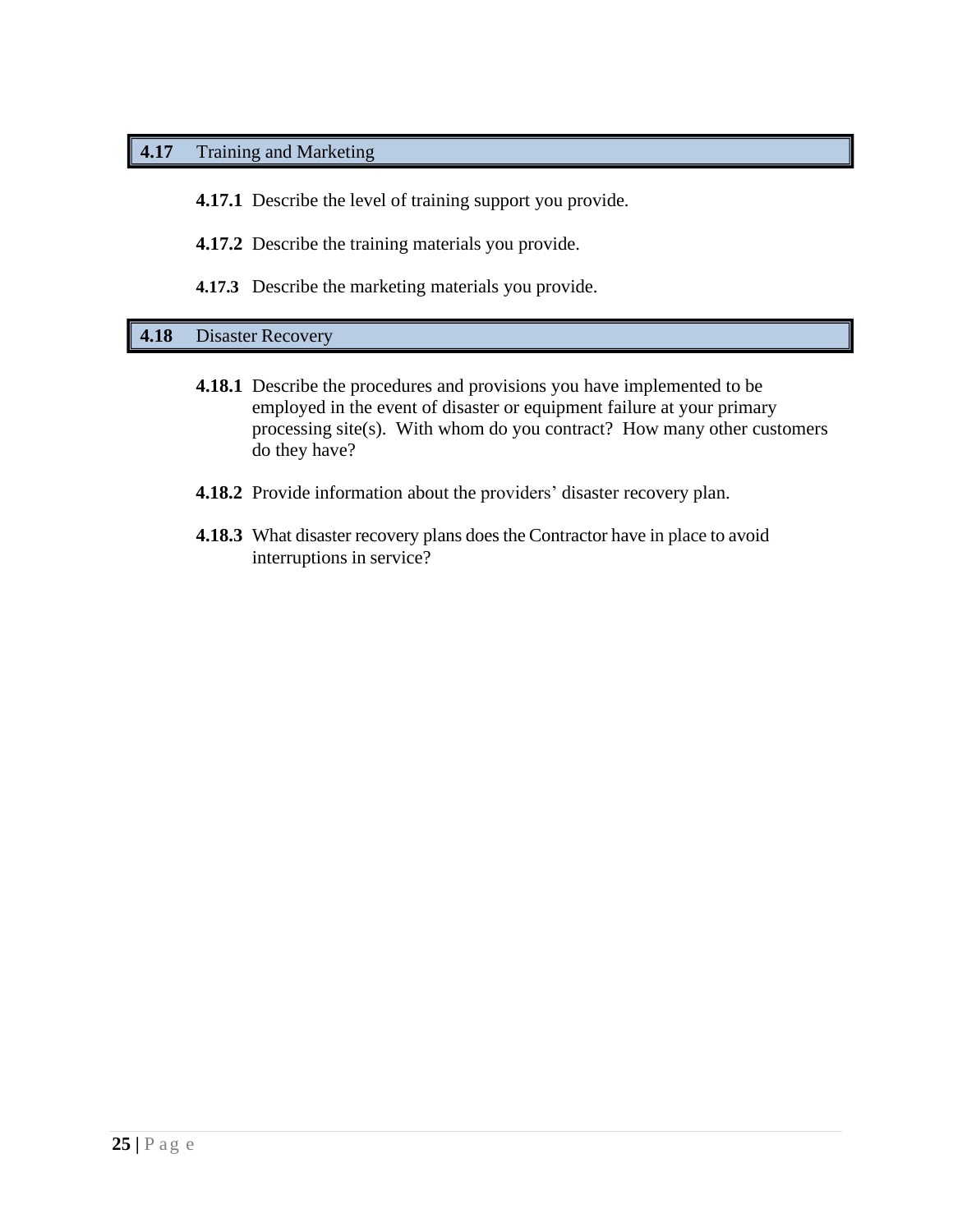# **Section Five**

# **DEBIT CARD SERVICES**

Oklahoma law (62 O.S. 2010, Section 34.64 H) requires all payments disbursed from the State Treasury to be conveyed solely through an electronic payment mechanism. The State Treasurer is authorized to provide an exemption from this provision with cause and to report the number of exempted payments along with a list of causes on the State Treasurer's website.

OST is requesting proposals from qualified contractors to provide banking services associated with debit card services. The Debit Card Services program shall permit state agencies to continue to provide their payees with a single load debit card, reloadable debit card or instant issue cards for on-site payments.

Oklahoma Employment Security Commission (OESC) processes unemployment benefit payments to reloadable debit cards for constituents who do not provide direct deposit information. Over the last year OESC processed 9,491,821 benefit payments to debit cards with an average pavement of \$304.71.

The Oklahoma Tax Commission (OTC) began issuing single load debit cards as alternative to direct deposit for disbursement of personal income tax refunds in 2012. Over the last twelve months the OTC processed 202,140 refunds to debit cards with an average refund of \$344.00

Oklahoma Firefighters Pension and Retirement System and Oklahoma Teachers Retirement System (OTRS) implemented reloadable debit cards as alternative method of disbursement for retirement benefit payments. Over the last twelve moths 1,803 and 864 payments were issued with an average disbursement of \$309.78 and \$1,213.60 respectively.

Please see Appendix I that provides the payment volume, average deposit amount and card usage statistics for the current programs.

Oklahoma's Department of Corrections (DOC) continues to make modifications to their system and processes to allow for disbursement to debit cards. The DOC includes Correctional Centers, Community Corrections Centers (CCCs), Halfway Houses (HWHs), and Private Prisons located throughout the State, consequently their debit card must be accepted at a wide range of geographic locations. All of these facilities may provide weekly cash draws, discharge checks, or work release program payments that will allow an offender to receive pay from an employer.

During 2021 there were approximately 22,000 cash draws or loads onto debit cards, up \$80 per draw, issued to inmates, totaling \$715,000 dollars. DOC issued 6,510 discharge cards totaling \$1.99 million to offenders that were discharged from a correctional facility. Please see Appendix J that provides a listing of the Community Correction Centers and Half Way Houses and note that this list does not include the prisons. DOC has a complete list of correctional facilities including prisons listed on their website at [www.doc.state.ok.us](http://www.doc.state.ok.us/) and click on the Facilities tab.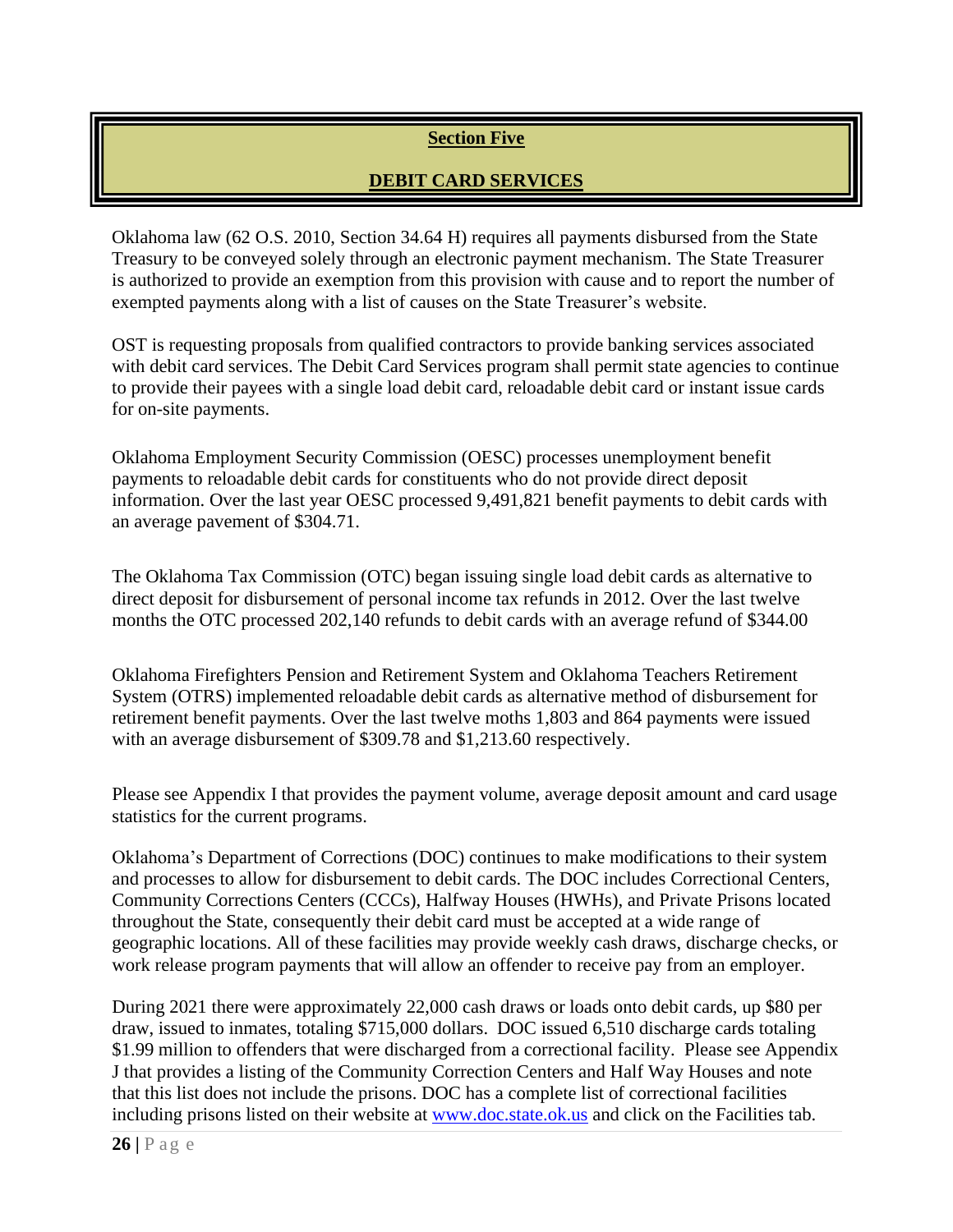- **5.1** Describe the proposed debit card solution, including, but not limited to, its particular brand and ability to provide single load, a reloadable debit card, and an instant issue card.
- **5.2** Provide a brief description and general workflow of your Debit Card via Single Use Load, Reloadable or Instant Issue Card service capabilities. Attach any diagrams that would assist in understanding the service.
- **5.3** Is your card product signature-based, PIN based, or both? Please describe capabilities of both.
- **5.4** Are debit cards EMV/chip enabled?
- **5.5** Do the debit cards have an expiration date? If yes, how often do they expire and how are the cards replaced?
- **5.6** Provide any additional information which you believe to be relevant to this RFP and your capabilities to provide the services requested.

# **5.7** Agency Functionality

- **5.7.1** What happens to funds that are sent to an incorrect account number? Will an effort to post the funds to the correct account be made prior to returning?
- **5.7.2** How are balances transferred from one card to a replacement card? How quickly is this transfer accomplished? Please describe.
- **5.7.3** How are funds handled when a cardholder dies before they receive or activate their card?
- **5.7.4** Describe how you handle escheatment. Unlike the normal escheatment process, unclaimed funds processed by the OESC must be remitted back to OESC. Please describe the plan to facilitate this requirement.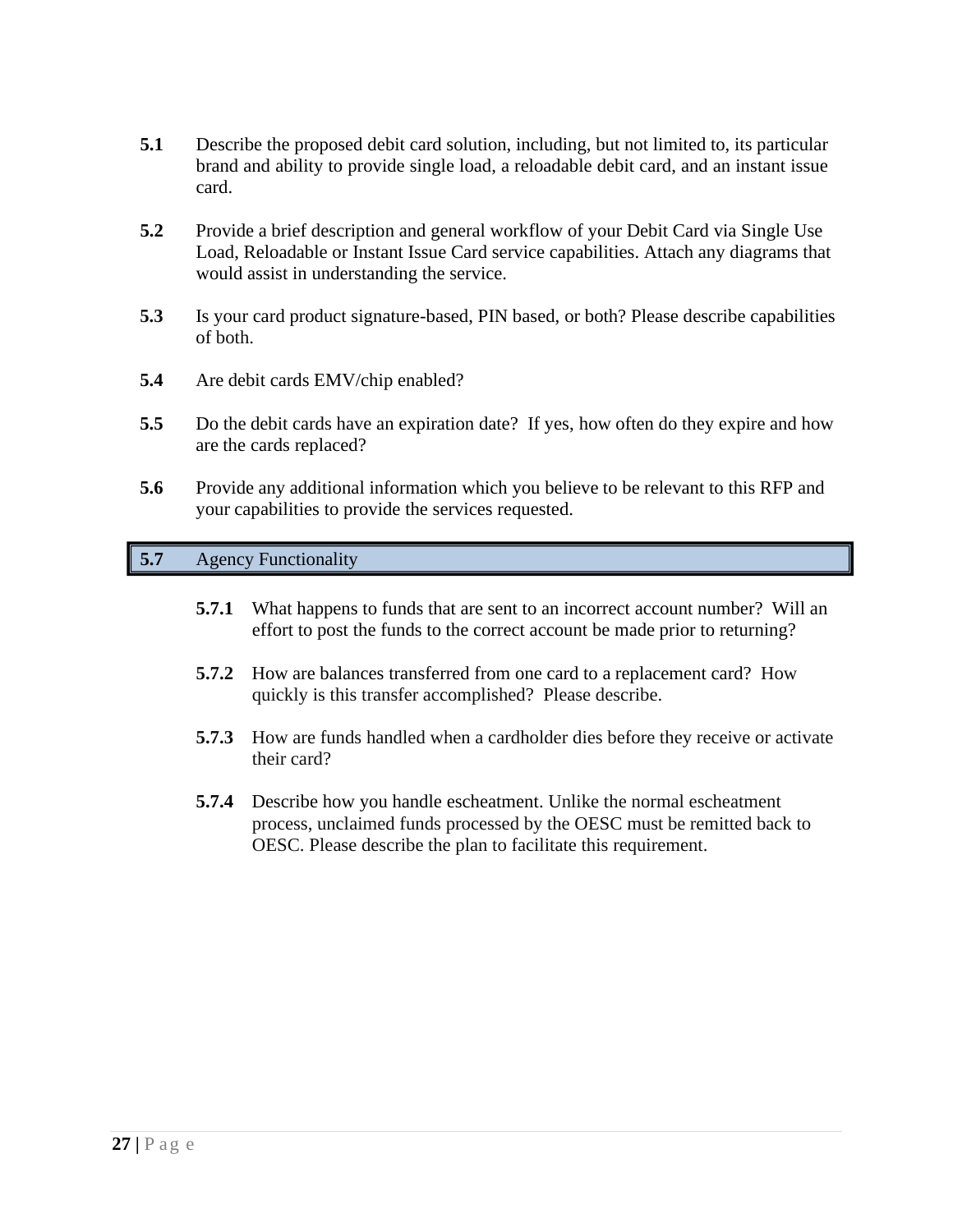#### **5.8** Card Issuance

**5.8.1** Describe in detail your process for new card enrollment/issuance. Please detail all parameters necessary for enrollment and how parameters are created, identified, maintained and managed.

OTC needs to issue refunds within 20 days for state tax returns filed electronically and 90 days for returns filed by mail of the due date to minimize refunds paid with interest. OTC would like taxpayers to receive their debit card by mail and for joint filers to receive two cards, one addressed to each spouse with the tax return refund amount tied to both cards.

For a participating agency that is interested in the process and timing of modifying, adding and/or restricting Merchant Category Code (MCC) access, please detail your process and the procedures to enforce MCC codesupon card activation.

- **5.8.2** Describe current debit card authorization and release process.
- **5.8.3** Describe processes in place to handle Title IV funds for student refunds.
- **5.8.4** Does your card program provide for authorized personnel to self-order new or replacement cards from an online secure website? Please describe in detail.
- **5.8.5** Describe the process and include how cards can be ordered?
- **5.8.6** Describe the proposed solution for the creation and mailing of a debit card to a designated recipient.
- **5.8.7** Provide a description of the information offered to each cardholder and a sample of the information that will be received by the cardholder.
- **5.8.8** Can the cardholder change/choose their PIN after receipt of the Debit Card? If yes, describe how this process works. Describe all of the methods available to the cardholder, to choose or change their PIN under the following circumstances:
	- a. After initial Debit Card issuance
	- b. Lost/Stolen Card
	- c. Forgets PIN
	- d. PIN compromised
- **5.8.9** Describe the process the Contractor will utilize to handle the return of undeliverable debit cards.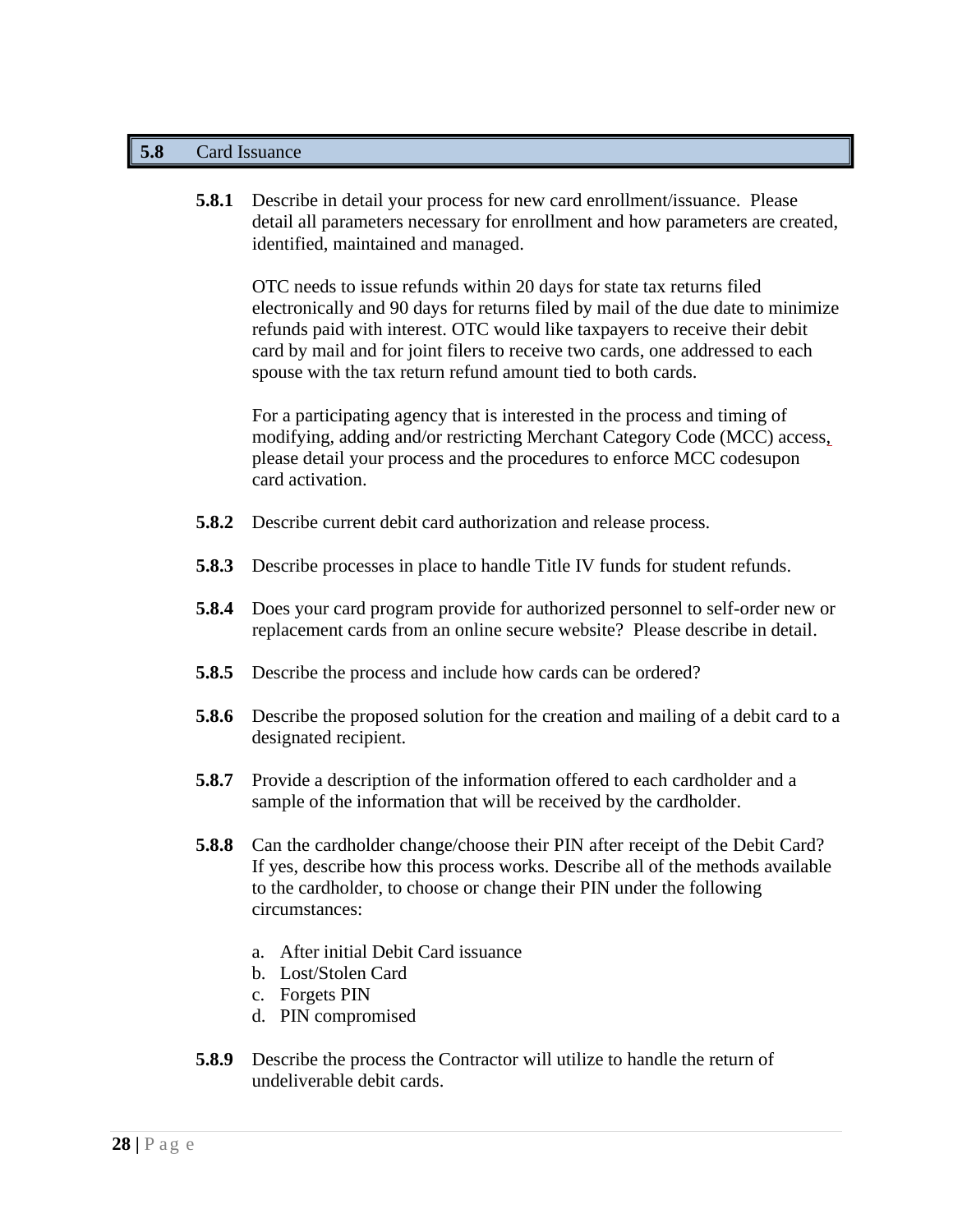#### **5.9** Funding

**5.9.1** Describe in detail the options that are available for state agencies to fund debit cards.

# **5.10** Liability

**5.10.1** What liability, if any, does the state agency have for fraud? If applicable, provide examples of scenarios that would trigger the liability as it would pertain to state agencies.

#### **5.11** Cardholder Services

- **5.11.1** How much money can a cardholder obtain via one transaction at the ATM?
- **5.11.2** What are the daily POS limits?
- **5.11.3** If the card can be used as a debit card, how much can a cardholder receive as cash back during a single POS transaction?
- **5.11.4** Describe the options available to a cardholder to transfer funds to a different and separate account.
- **5.11.5** Other than POS and ATM is there any other means by which cardholders can get access to their funds at minimum or no cost? Please describe in detail.
- **5.11.6** How does customer service representative ensure they are disseminating the correct program information (fees, surcharge free ATMs) to the cardholder? Describe the method for identifying the cardholder's program.
- **5.11.7** Will cardholders be able to contact a live agent with ease? Please disclose any applicable benchmarks and note how this is monitored.
- **5.11.8** What are the procedures for processing inquiries related to lost/stolen cards, non-receipt of card as well as research and adjustments?
- **5.11.9** Are there established response times for inquiries related to lost/stolen cards, non-receipt of card and research and adjustments? If so, specify. What is your record on meeting established response times?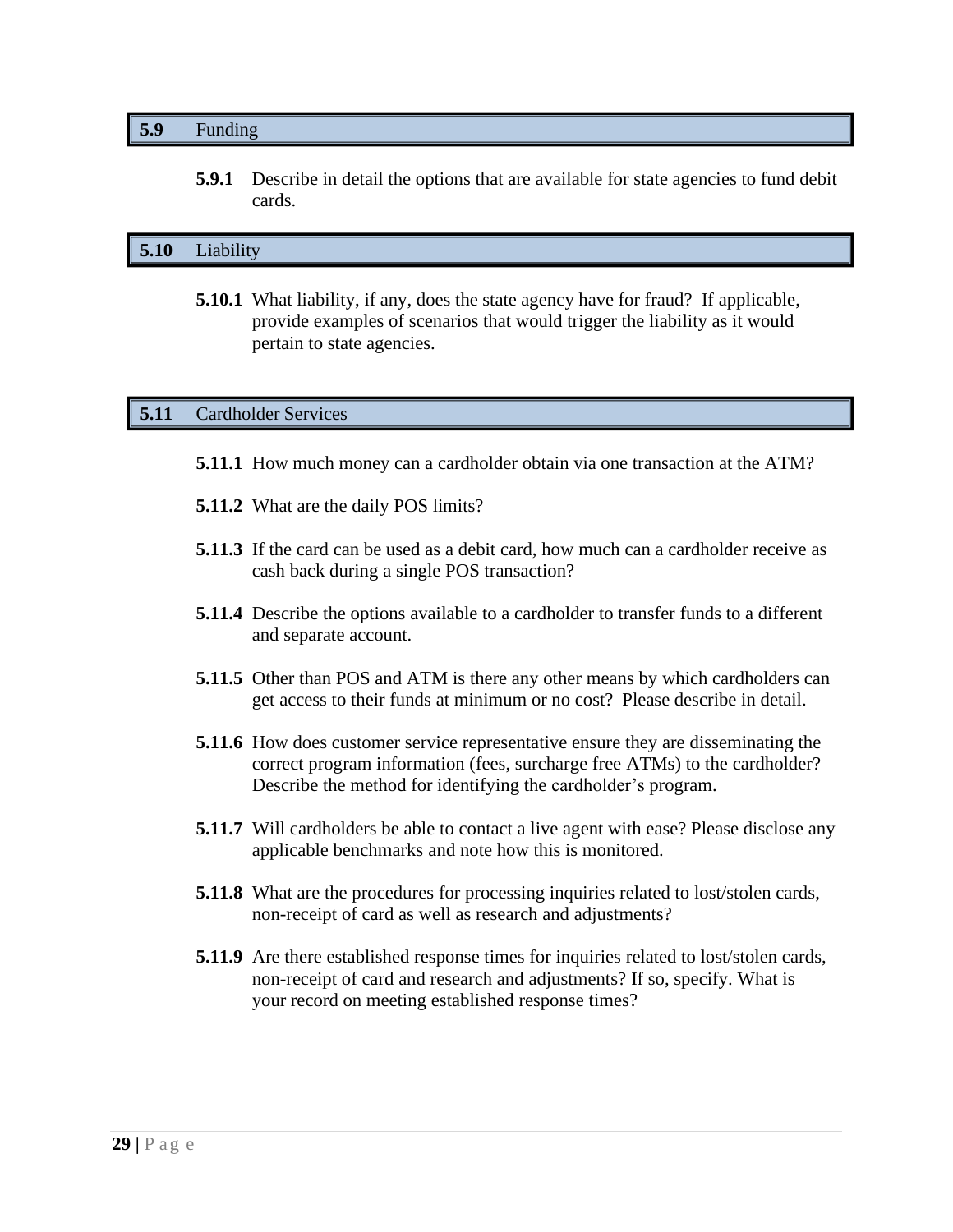- **5.11.10**Does each cardholder have inquiry and transaction history access to his/her account? Describe the formats or methods offered.
	- a. Mailed monthly paper statement
	- b. Automated IVR
	- c. Internet
	- d. Customer Service Representative
	- e. E-mail
	- f. ATM
	- g. Mobile
	- h. Other

#### **5.12** Proximity/Locations

- **5.12.1** What ATM/branch locations are available for cardholders to withdraw funds?
- **5.12.2** Where can the cardholder use the Debit Card to withdraw cash without paying an ATM surcharge?
- **5.12.3** What POS/Debit Networks are available with your Debit Card product? How many of these ATMs are located in Oklahoma? Please provide a map and detailed listing with addresses of ATM locations in the State of Oklahoma.

# **5.13** Information Reporting

- **5.13.1 Reports Provided to the State.** Contractor must provide activity reports to State on an agreed upon basis (e.g., daily, monthly quarterly, annually) that include, for example, the following types of information:
	- Funds received/daily transfers;
	- Record count of daily transmission file;
	- Dollar amount and record count of funds applied;
	- Funds returned and account information/transfer rejections;
	- Number of new accounts established;
	- Undeliverable/Returned cards

Contractor must provide examples of reports for electronic payment services requested in this RFP that are available to the State in management of services.

**5.13.2** Identify the various reports that are available (e.g. – Days before Card Expire, Account Creation, Account Activation, ACH Rejects, Lost/stolen Cards, Non-Activated and Re-Issued Accounts).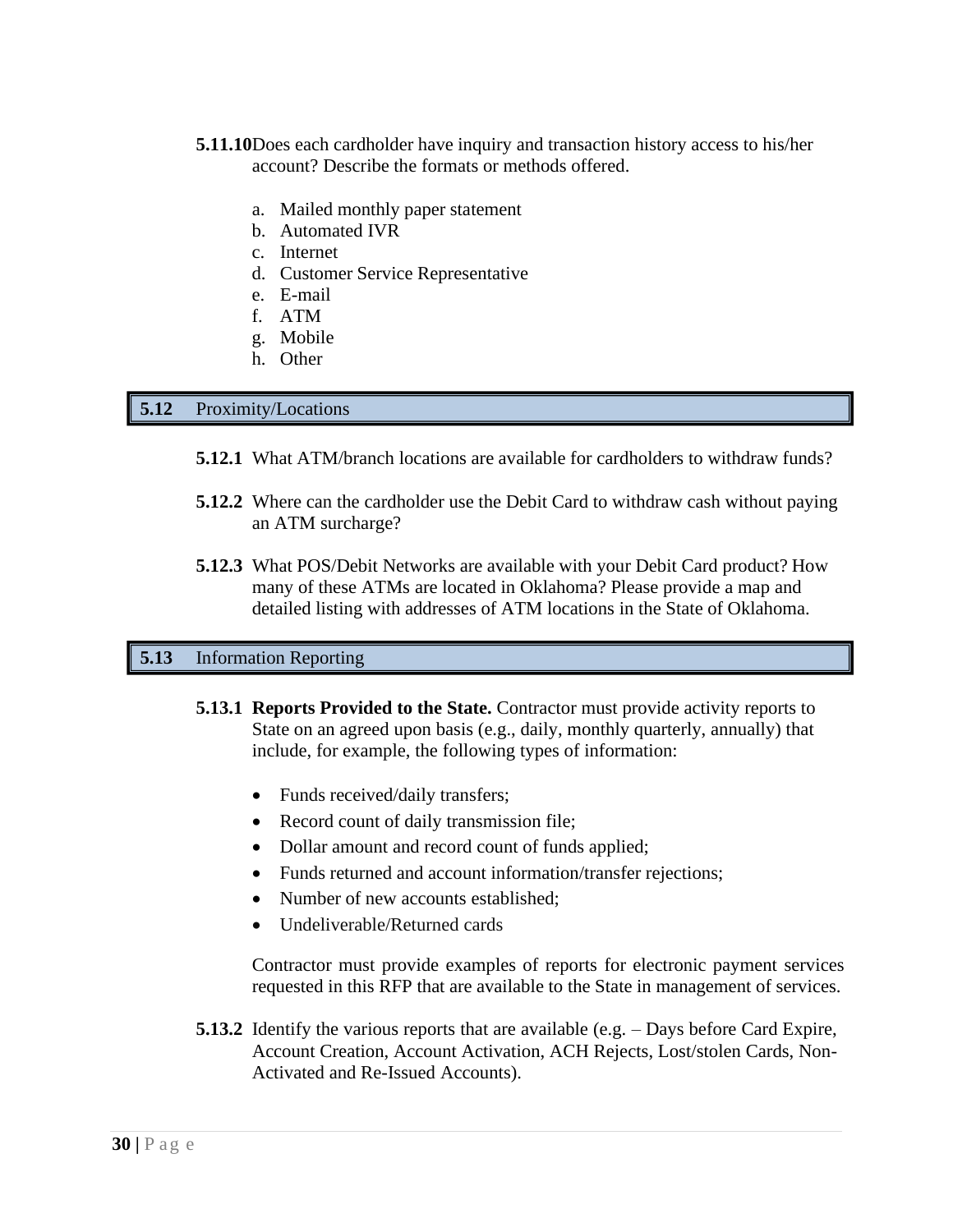- **5.13.3** Describe how state personnel will access the Contractor's on-line system for management information/reports that will be made available to the State; include any specific hardware and software requirements.
- **5.13.4** Provide a description of the reporting packages you offer. Include whether your package has exporting or e-mail capabilities.

#### **5.14** Technical Capabilities

- **5.14.1** What security procedures are in place to minimize the risk of unauthorized transactions (e.g., encryption/authentication)?
- **5.14.2** What controls are in place to protect against lost files and duplication of transmissions?
- **5.14.3** What support do you provide for recreating files that may have been corrupted, lost or destroyed?
- **5.14.4** Describe what technical support is available and the hours it is available.
- **5.14.5** What physical and software security measures does the provider take to protect the confidentiality of the company's transaction information?
- **5.14.6** Please describe in detail how your company will successfully process a daily electronic file and notification capabilities.
- **5.14.7** How are transactions processed on weekends and holidays, please describe, including those days where the State process payments on a Federal Holiday such as Columbus Day.
- **5.14.8** What information is required from the State in order to setup employee information? Please describe the data file and format/layout information needed in detail.
- **5.14.9** What type of secure data connection does your organization provide? Please describe procedures for using an industry standard electronically secure data connection, using point-to-point data encryption, which allows the State to transmit account information (i.e. new accounts, updates, payments, etc.). Contractor must provide an electronic confirmation to the state agency OST of the receipt of files.
- **5.14.10**Contractor must describe how it will establish and maintain security safeguards and procedures to guarantee the confidentiality of all data obtained from the State.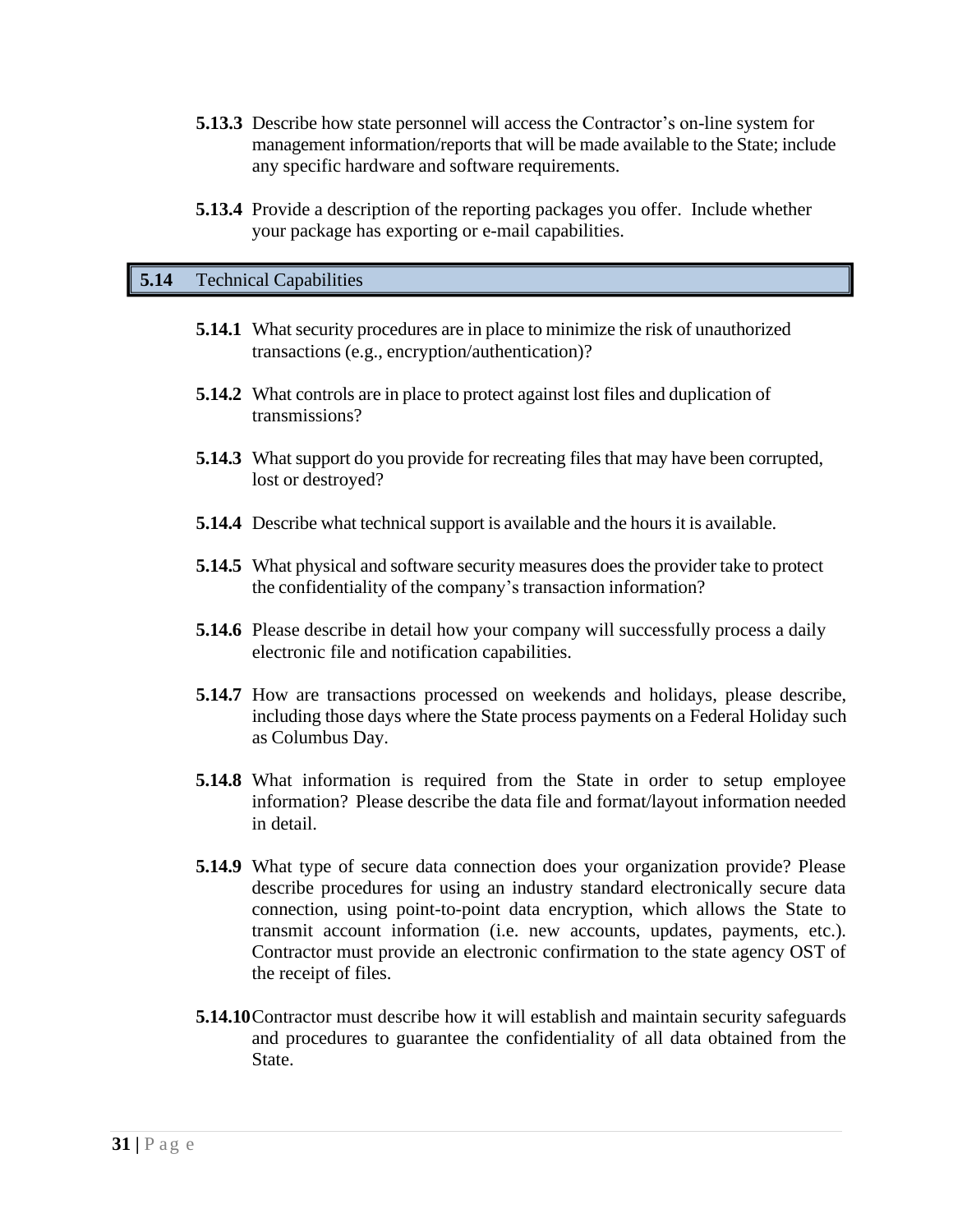#### **5.15** Customer Service

- **5.15.1** Briefly describe the Contractor's customer service capabilities for a customer the size of the Oklahoma State Treasurer, including those items which set you apart from your competition.
- **5.15.2** Will a dedicated customer service representative be assigned to handle this business? How many other accounts is this representative the primary contact? How do you ensure continuity of service when the primary customer service representative is unavailable?
- **5.15.3** How does the Contractor monitor customer satisfaction? Does the Contractor provide customers with the ability to participate in the annual evaluations of their account team, as well as overall product performance?
- **5.15.4** How does the customer service representative distinguish which program the cardholder is a member of in order to provide accurate information with regard to fee and ATM coverage?
- **5.15.5** Describe the responsibilities of customer service personnel, including the chain of command for problem resolution.

# **5.16** Implementation

- **5.16.1** Provide a detailed description of the implementation process, including testing and a suggested implementation schedule. The Implementation Schedule must outline the milestone dates to accomplish the deployment of issuing debit cards for taxpayers, debit cards for unclaimed property and DOC offenders. This should include detailed tasks, dates and resources assigned and identified for each milestone.
- **5.16.2** Describe support provided during implementation, including training, technical assistance, user manuals and on-site visits.
- **5.16.3** Describe support provided after implementation.

#### **5.17** Training and Marketing

- **5.17.1** Describe the level of training support you provide.
- **5.17.2** Describe the training materials you provide.
- **5.17.3** Describe the marketing materials you provide.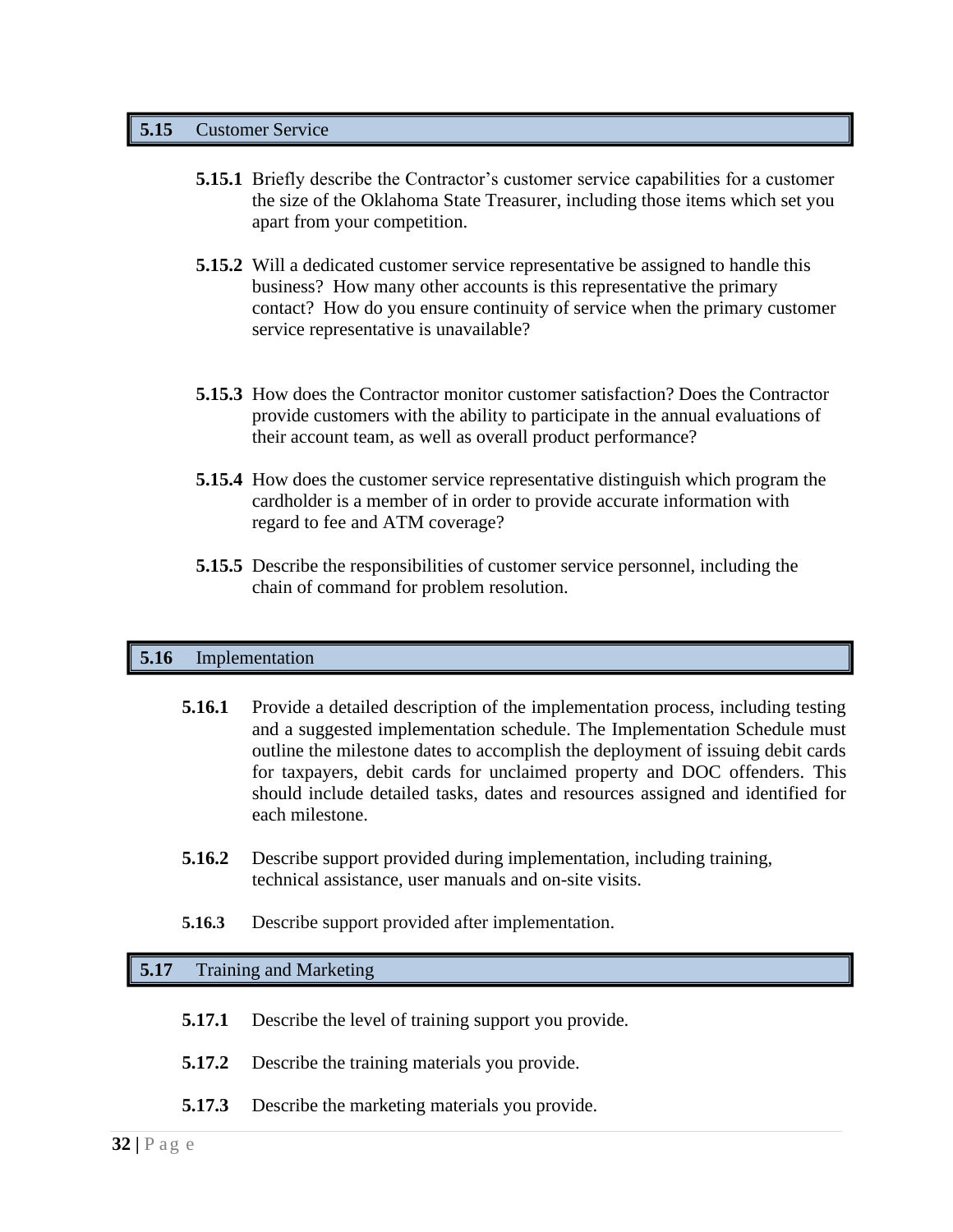# **5.18** Disaster Recovery

| 5.18.1 | Describe the procedures and provisions you have implemented to be       |  |  |
|--------|-------------------------------------------------------------------------|--|--|
|        | employed in the event of disaster or equipment failure at your primary  |  |  |
|        | processing site(s). With whom do you contract? How many other customers |  |  |
|        | do they have?                                                           |  |  |

- **5.18.2** Provide information about the providers' disaster recovery plan.
- **5.18.3** What disaster recovery plans does the Contractor have in place to avoid interruptions in service?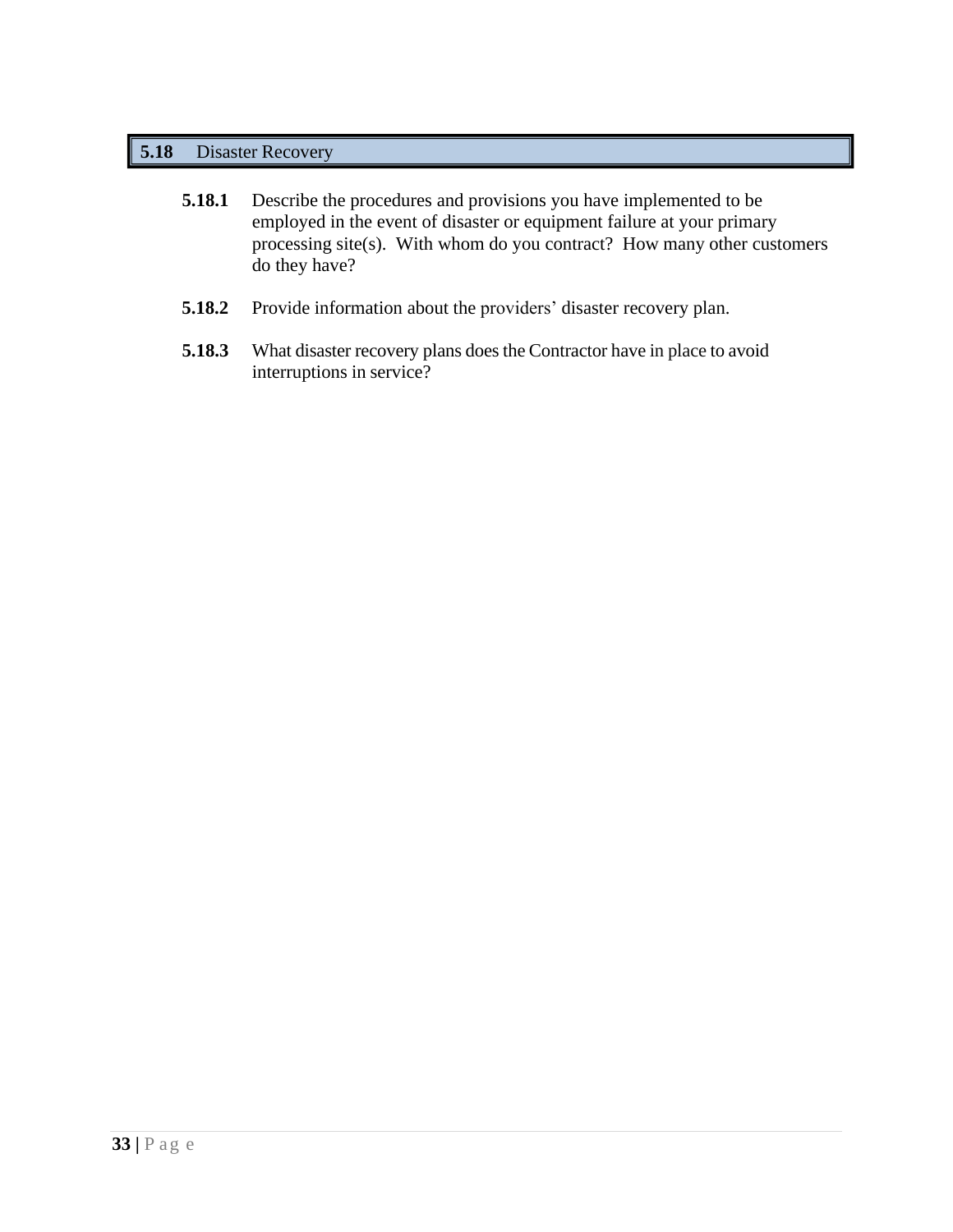# **Section Six**

# **FEES AND RELATED INFORMATION**

The Contractor should submit its pricing in the pro-forma formats provided; see Pricing Schedules in Appendix E for the employees and Appendix F for the employer. It is expected the Contractor will have some charges not specified in the formats provided or whose descriptions differ slightly from those presented in the spreadsheet provided. It is also expected that the Contractor may not utilize all of the charges that are specified in the provided formats. While the goal is to be able to compare pricing against other Contractor proposals, the Contractor is responsible for ensuring that **all costs associated with the requirements described in this RFP and/or addressed in their Proposal must be included in the Additional Fees section of the pricing schedule**.

**Any fee that is not fully documented in the Proposal and included on the formatted schedules provided will not be allowed during the course of the contract, unless agreed to in writing by OST.**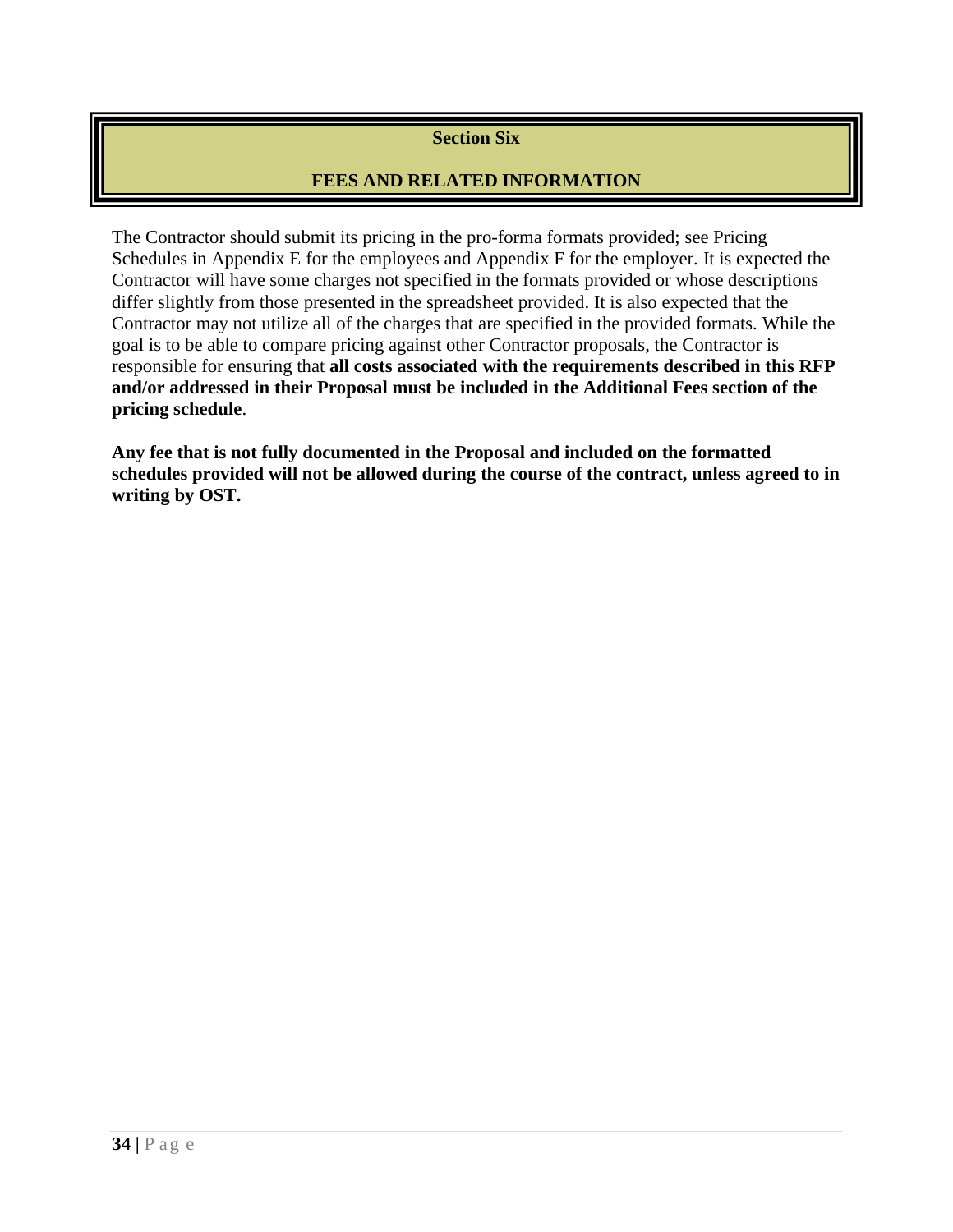# **Section Seven**

# **APPENDICES**

- Appendix  $A -$ Proposal Schedule
- Appendix B Payroll Card Requirements
- Appendix  $C -$  Debit Card Requirements
- Appendix D Non-Collusion Affidavit
- Appendix  $E & F$  Payroll Card Pricing Schedule
- Appendix G Debit Card Pricing Schedule
- Appendix H State Employee Direct Deposit Participation
- Appendix I Debit Card Program Statistics
- Appendix J Department of Corrections(CCCs, CWCs & HWHs) locations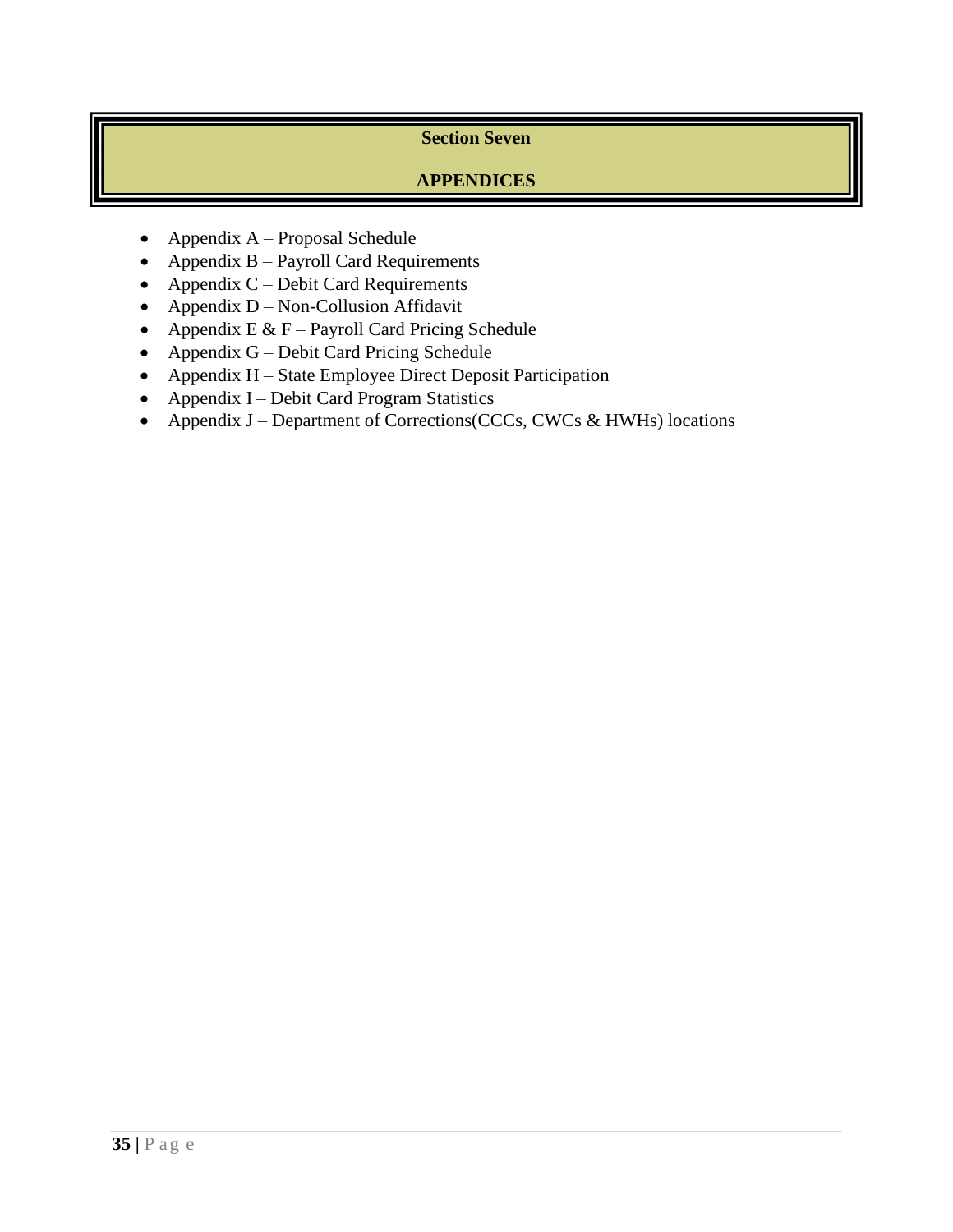# **APPENDIX A**

# **DEBIT CARD BANKING SERVICES RFP SCHEDULE**

| Release RFP                             | October 12, 2021                                |
|-----------------------------------------|-------------------------------------------------|
| Deadline – Letter of Intent to Respond  | October 19, 2021                                |
| Deadline – Questions                    | October 26, 2021*                               |
| Answers to All Submitted Questions      | November 5, 2021 <sup>*</sup><br>March 3, 2022* |
| Deadline – Proposals                    | November 19, 2021*<br>March 18, 2022*           |
| Interviews/Presentations with Finalists | TBD, if necessary                               |
| <b>Final Selections</b>                 |                                                 |

**\*NOTE: These dates represent a tentative schedule of events. The State reserves the right to modify these dates at any time, with appropriate notice to prospective contractors.**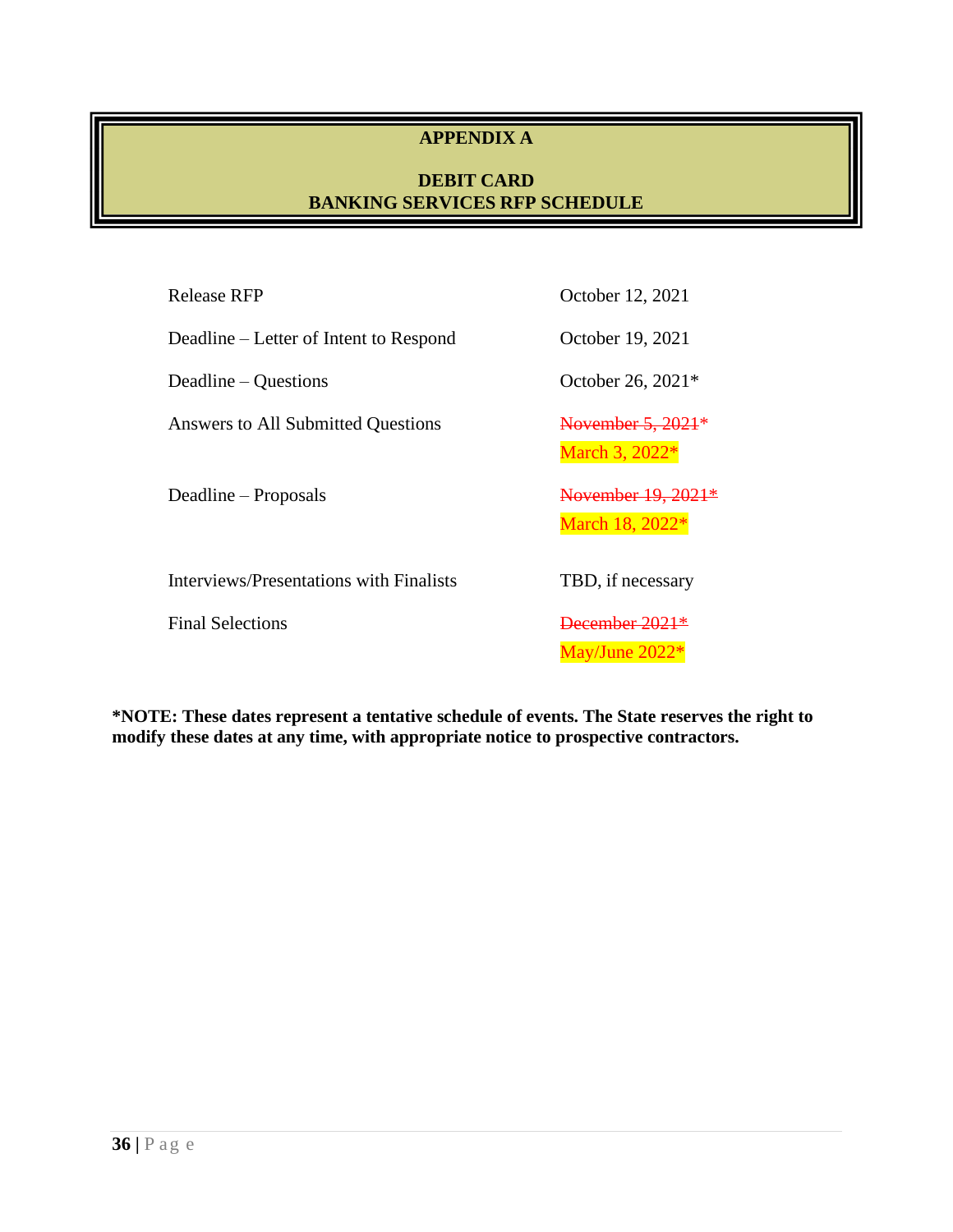# **APPENDIX B Payroll Card Requirements**

**Card Format Design:** The Contractor shall provide a card designated for the State of Oklahoma Employees Payroll. Card format design costs should be addressed in the Pricing Schedule upon submission of your response to this RFP. The design will be approved by OST.

**Issuance:** The Contractor shall not issue any cards without coordinating the initial distribution with OST. The Contractor should have the ability to send and receive employee information in an electronic file format to set up and enroll individuals in the payroll card program. Contractor shall indicate the time frame from the receipt of the card request to the issuance (process time) and card delivery. Options available for card delivery should be indicated.

On the settlement date specified by OST, the full amount of the employees' pay will immediately be deposited in the employee's payroll card account and will be owned by those employees. In cases where a reversal may be necessary to correct or adjust pay amount, OST will need the ability to request a reversal of the transaction according to NACHA guidelines Section 2.5, single entry reversals within five days of settlement date within a designated period of time.

**Expiration:** Contractor must automatically track the Payroll Card expiration date for all active cardholders and must mail a new Payroll Card with the same card number to the cardholder prior to the expiration date.

**Card Replacement:** Contractor must describe the procedures when cardholders report nonreceipt of their initial or replacement payroll card. In the event of non-receipt (defined as the Payroll Card not being activated within seven (7) business days of mailing or when the cardholder calls the Customer Service/Card Issuer), Contractor's procedures must provide for expedited delivery of a replacement card at no cost to the state employee. Expedited delivery means next day delivery.

Contractor must describe the procedures for expediting a replacement card at the request of OST or state employee. Unless Contractor chooses to offer this service for free, expediting a replacement card will be at the expense of the recipient except in the case of non-receipt of an initial or replacement card. Describe any limitations or features for expediting Payroll Cards (e.g. P.O. Boxes, cut-off times, Saturday delivery, etc).

**Proximity Locations:** Contractor must include tables showing ATM access using the selected network. Contractor must provide a file containing the street address, city, state, and zip code of the ATMs using the selected network. Contractor must indicate where cardholders can use their Payroll Card without incurring an additional ATM surcharge and provide a map of the cities located in the State of Oklahoma with surcharge free ATMs identified.

**Training:** The Contractor shall provide training to the Oklahoma State Treasurer including, but not limited to, the following: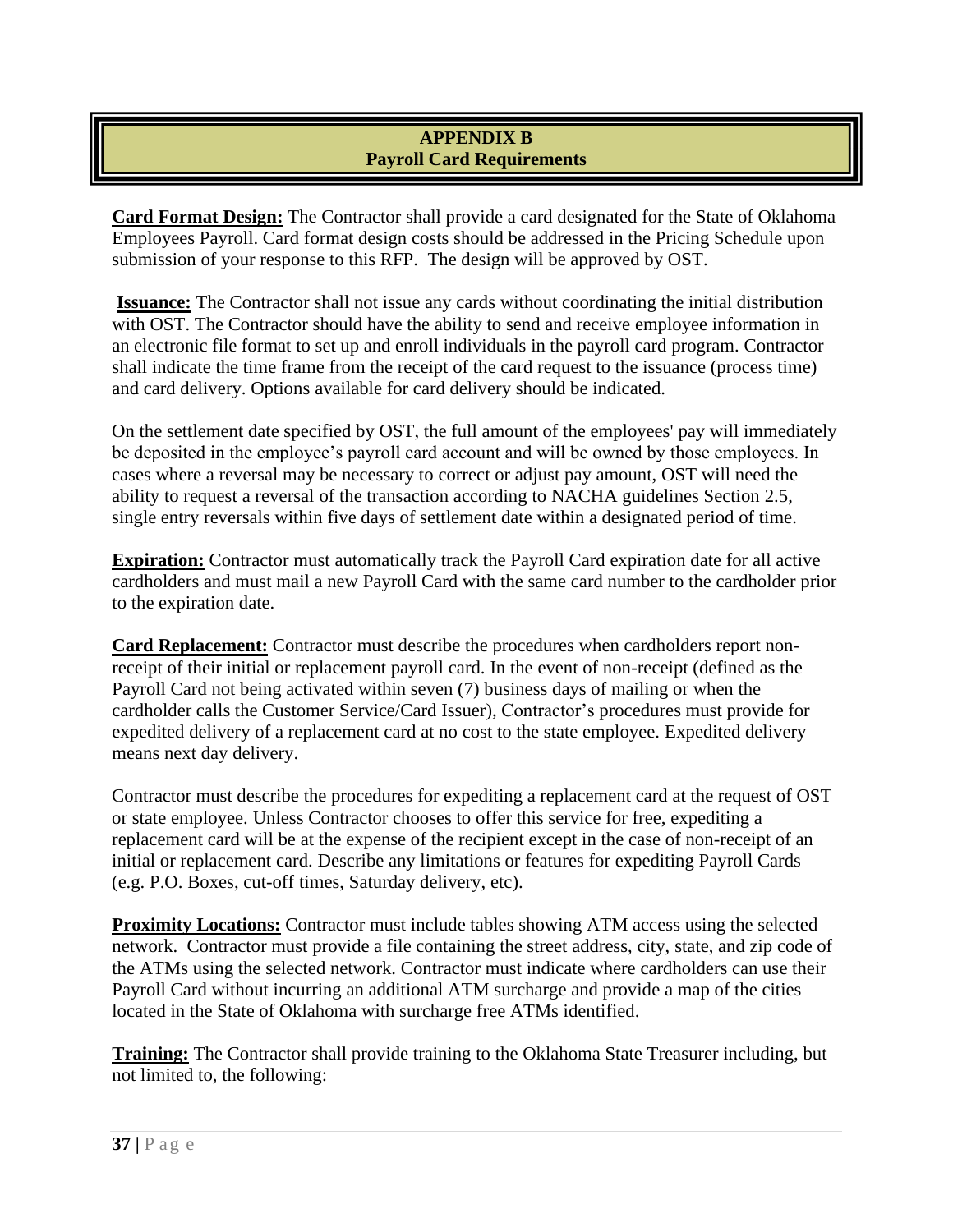**Training Materials.** Contractor shall provide written materials that may be used by OST staff to train cardholders on the proper use of the card. Updated versions of these materials should be available over time as well as ongoing availability of new user training sessions. Contractor will provide additional copies of training materials at no additional cost. OST may copy and distribute Contractor provided materials to staff at no extra cost.

**Training Plan.** Contractor should include in their proposal the training plan proposed to train OST staff. The plan should include any initial and ongoing training that may be required. At the start of the contract, the Contractor shall provide initial training to OST staff who will be administering the payroll card program. The initial training will address benefits and features of the card, billing procedures, available reports, and the application process.

# **Storage, Processing and Transmission of Credit Card Information**

Any organization processing, storing, or transmitting credit card numbers must be PCI DSS compliant.

**Regulation E Compliance.** Contractor must comply with Regulation E, "Electronic Funds Transfer" **requirements (12 CFR Part 205)** issued by the Board of Governors of the Federal Reserve System pursuant to the Electronic Fund Transfer Act.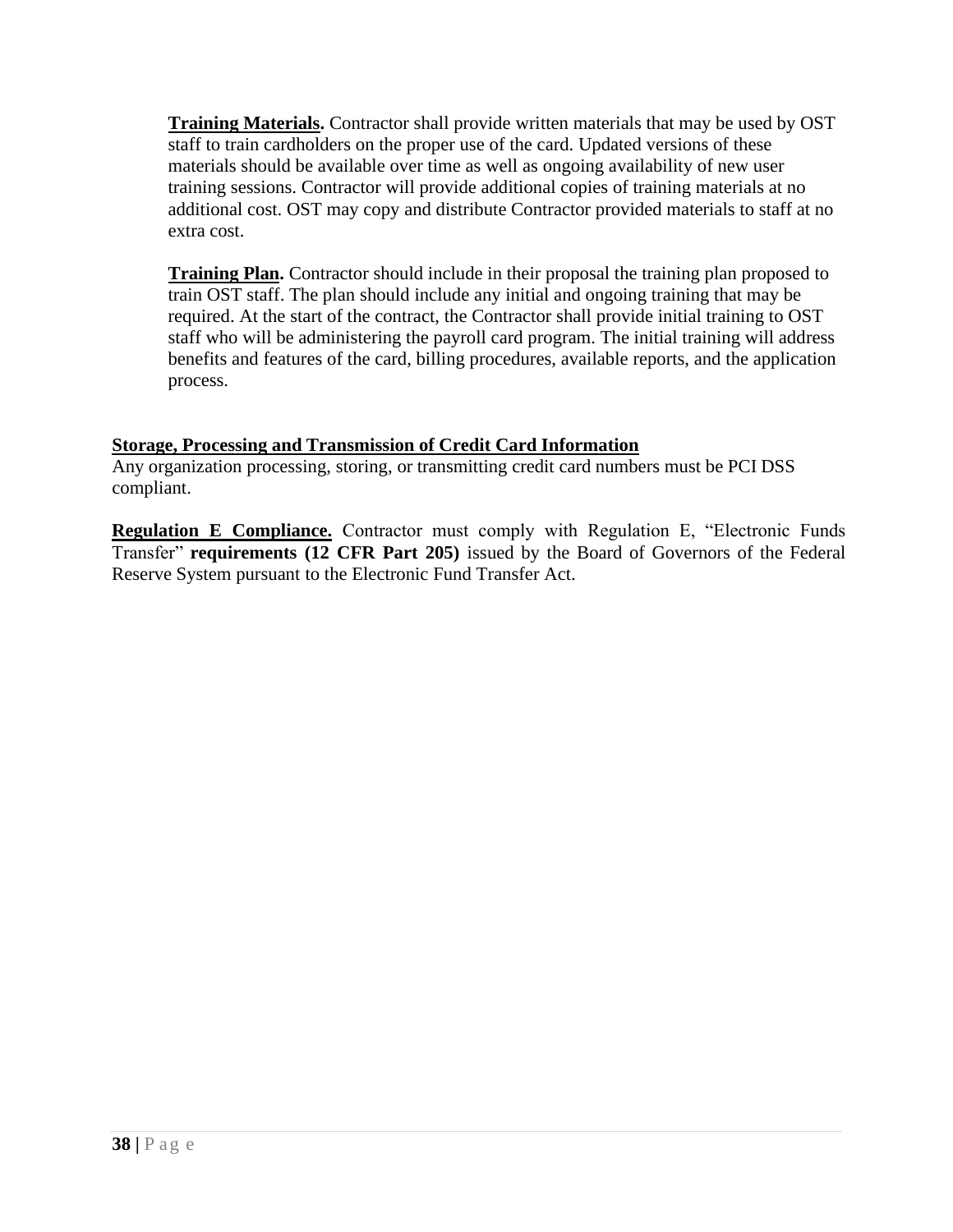# **APPENDIX C Debit Card Program Requirements**

**Card Format Design:** Card format design costs should be addressed in the Pricing Schedule upon submission of your response to this RFP. Decisions regarding card format for individual agency and/or program use will be dependent upon cost, agency or program requirements, agency or program funding constraints, etc. Card design will be approved by OST and/or the designated participating agency or entity.

**Issuance:** The Contractor shall not issue any cards without coordinating the initial distribution with the OST and/or the designated participating agency or entity. The Contractor should have the ability to send and receive employee information in an electronic file format to set up and enroll individuals in the debit card program. Contractor shall indicate the time frame from the receipt of the card request to the issuance (process time) and card delivery. Options available for card delivery should be indicated.

On the settlement date specified by OST and/or the designated participating agency or entity, the full amount of the transaction will immediately be deposited in the recipient's debit card account and will be owned by those recipients. In cases where a reversal may be necessary to correct or adjust transaction amount, OST will need the ability to request a reversal of the transaction according to NACHA guidelines Section 2.5, single entry reversals within five days of settlement date within a designated period of time. Please describe your process for cancelling card funding if it differs from requesting a reversal of the funding transaction.

**Expiration:** Contractor must automatically track the Debit Card expiration date for all active cardholders and must mail a new Debit Card with the same card number to the cardholder prior to the expiration date.

**Card Replacement:** Contractor must describe the procedures when cardholders report nonreceipt of their initial or replacement Debit Card. In the event of non-receipt (defined as the Debit Card not being activated within seven (7) business days of mailing or when the cardholder calls the Customer Service/Card Issuer), Contractor's procedures must provide for expedited delivery of a replacement card at no cost to the recipient. Expedited delivery means next day delivery.

Contractor must describe the procedures for expediting a replacement card at the request of state agencies. Unless Contractor chooses to offer this service for free, expediting a replacement card will be at the expense of the recipient except in the case of non-receipt of an initial or replacement card. Describe any limitations or features for expediting Debit Card (e.g. P.O. Boxes, cut-off times, Saturday) delivery.

**Training:** The Contractor shall provide training to OST and participating agencies and entities including, but not limited to, the following: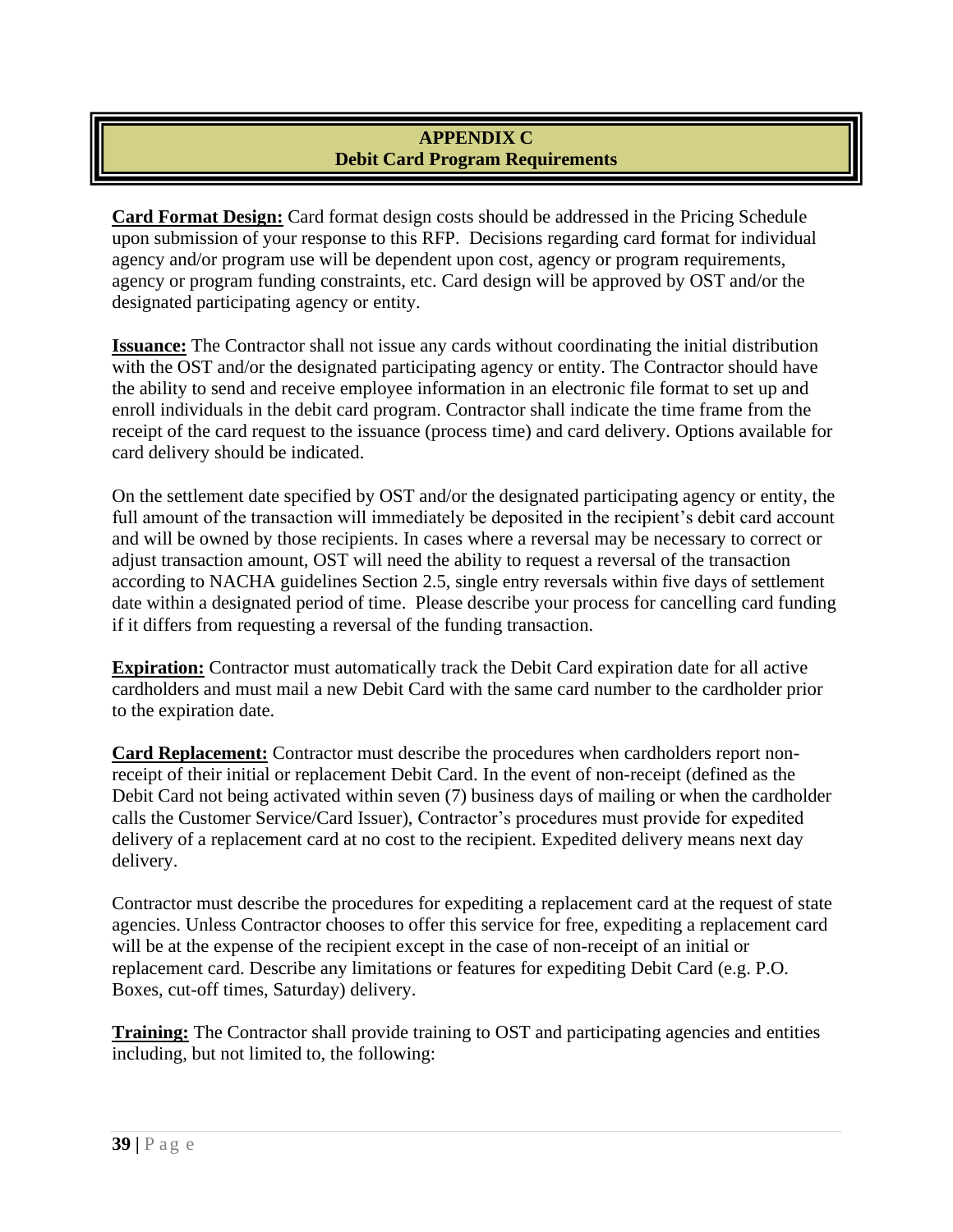**Training Materials.** Contractor shall provide written materials that may be used by to train cardholders on the proper use of the card. Updated versions of these materials should be available over time as well as ongoing availability of new user training sessions. Contractor will provide additional copies of training materials at no additional cost. OST and participating agencies and entities may copy and distribute Contractor provided materials to staff at no extra cost.

**Training Plan.** Contractor should include in their proposal the training plan proposed to train agency staff. The plan should include any initial and ongoing training that may be required. At the start of the contract, the Contractor shall provide initial training to agency staff who will be utilizing the debit card. The initial training will address benefits and features of the card, billing procedures, available reports, and the application process.

# **Storage, Processing and Transmission of Credit Card Information**

Any organization processing, storing, or transmitting credit card numbers must be PCI DSS compliant.

**Regulation E Compliance.** Contractor must comply with Regulation E, "Electronic Funds Transfer" **requirements (12 CFR Part 205**) issued by the Board of Governors of the Federal Reserve System pursuant to the Electronic Fund Transfer Act.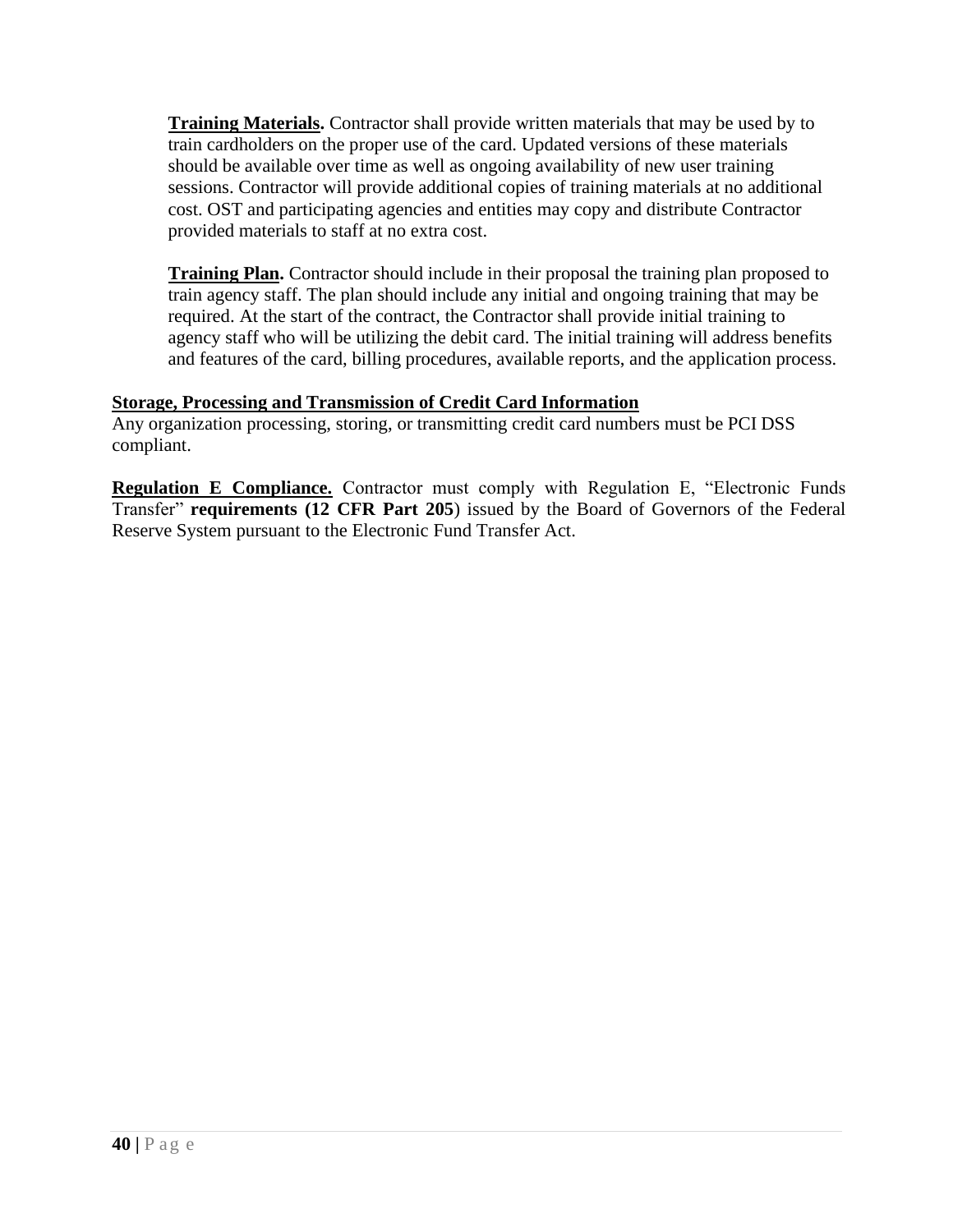# APPENDIX D ‐ Non‐Collusion Affidavit



**Certification for Competitive Bid and/or Contract (Non-Collusion Certification)**

**NOTE:** *A certification shall be included with any competitive bid and/or contract exceeding \$5,000.00 submitted to the State for goods or services.*

| Agency Name:                      | Agency Number: |
|-----------------------------------|----------------|
| Solicitation or Purchase Order #: |                |
| Supplier Legal Name:              |                |

#### **SECTION I [74 O.S. § 85.22]:**

A. For purposes of competitive bid,

- 1. I am the duly authorized agent of the above named bidder submitting the competitive bid herewith, for the purpose of certifying the facts pertaining to the existence of collusion among bidders and between bidders and state officials or employees, as well as facts pertaining to the giving or offering of things of value to government personnel in return for special consideration in the letting of any contract pursuant to said bid;
- 2. I am fully aware of the facts and circumstances surrounding the making of the bid to which this statement is attached and have been personally and directly involved in the proceedings leading to the submission of such bid; and
- 3. Neither the bidder nor anyone subject to the bidder's direction or control has been a party:
	- a. to any collusion among bidders in restraint of freedom of competition by agreement to bid at a fixed price or to refrain from bidding,
	- b. to any collusion with any state official or employee as to quantity, quality or price in the prospective contract, or as to any other terms of such prospective contract, nor
	- c. in any discussions between bidders and any state official concerning exchange of money or other thing of value for special consideration in the letting of a contract, nor
	- d. to any collusion with any state agency or political subdivision official or employee as to create a solesource acquisition in contradiction to Section 85.45j.1. of this title.
- B.I certify, if awarded the contract, whether competitively bid or not, neither the contractor nor anyone subject to the contractor's direction or control has paid, given or donated or agreed to pay, give or donate to any officer or employee of the State of Oklahoma any money or other thing of value, either directly or indirectly, in procuring this contract herein.

#### **SECTION II [74 O.S. § 85.42]:**

For the purpose of a contract for services, the supplier also certifies that no person who has been involved in any manner in the development of this contract while employed by the State of Oklahoma shall be employed by the supplier to fulfill any of the services provided for under said contract.

The undersigned, duly authorized agent for the above named supplier, by signing below acknowledges this certification statement is executed for the purposes of:

the competitive bid attached herewith and contract, if awarded to said supplier;

 $\Box$ OR

> the contract attached herewith, which was not competitively bid and awarded by the agency pursuant to applicable Oklahoma statutes.

Supplier Authorized Signature **Certified This Date**